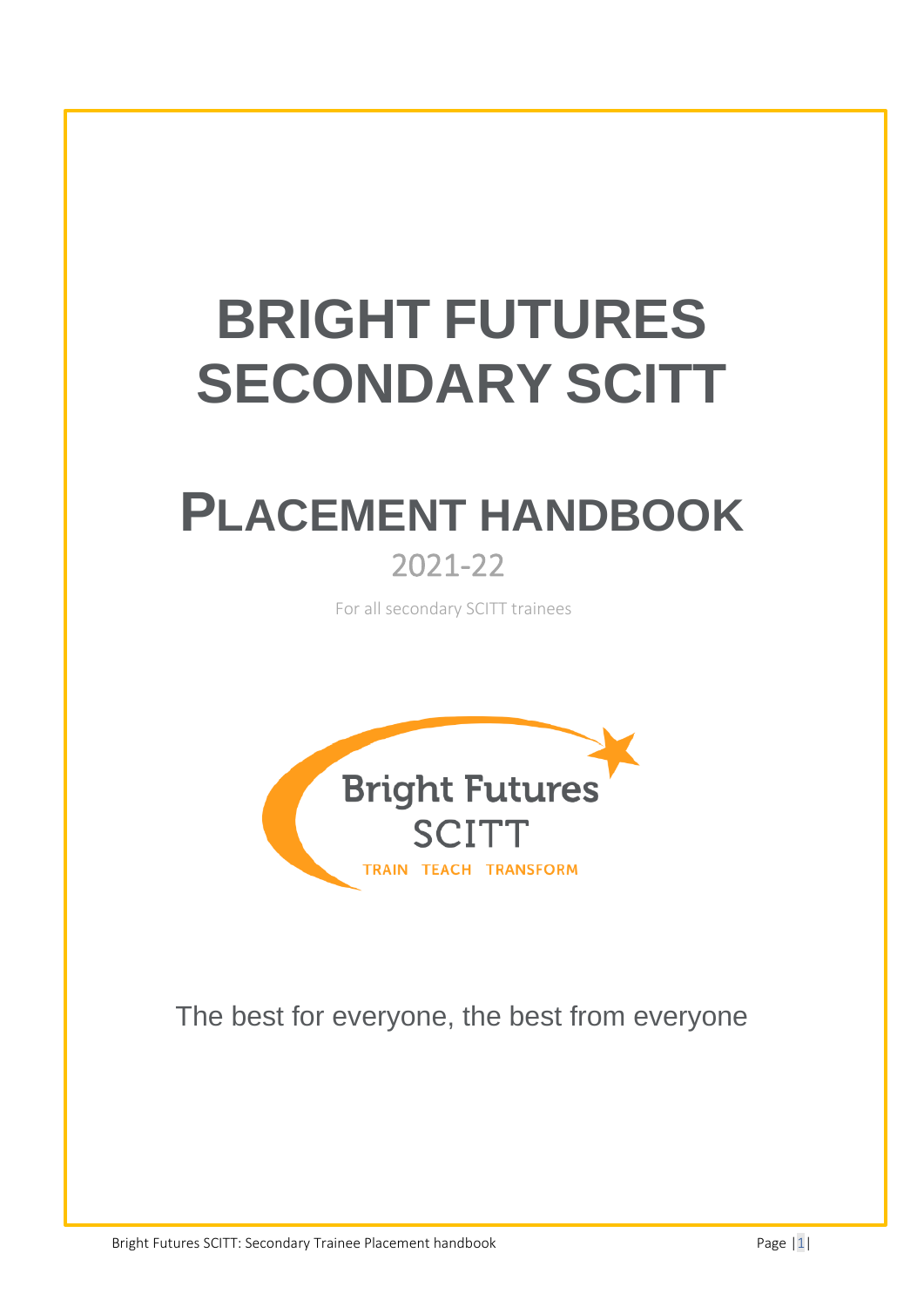## SECONDARY TRAINEE PLACEMENT HANDBOOK

## *Contents*

#### We are Bright Futures SCITT

| Important Evaluation Dates, Reporting Reminders, Interim and Summative Reports13            |  |
|---------------------------------------------------------------------------------------------|--|
|                                                                                             |  |
| Pupil Learning, Fundamental Maths and English, Moderation Interview and External Moderation |  |
|                                                                                             |  |
|                                                                                             |  |
|                                                                                             |  |
| Understanding school practice: Induction, Attendance, Professional Dress and Access16       |  |
|                                                                                             |  |
|                                                                                             |  |
|                                                                                             |  |
|                                                                                             |  |
|                                                                                             |  |
|                                                                                             |  |
|                                                                                             |  |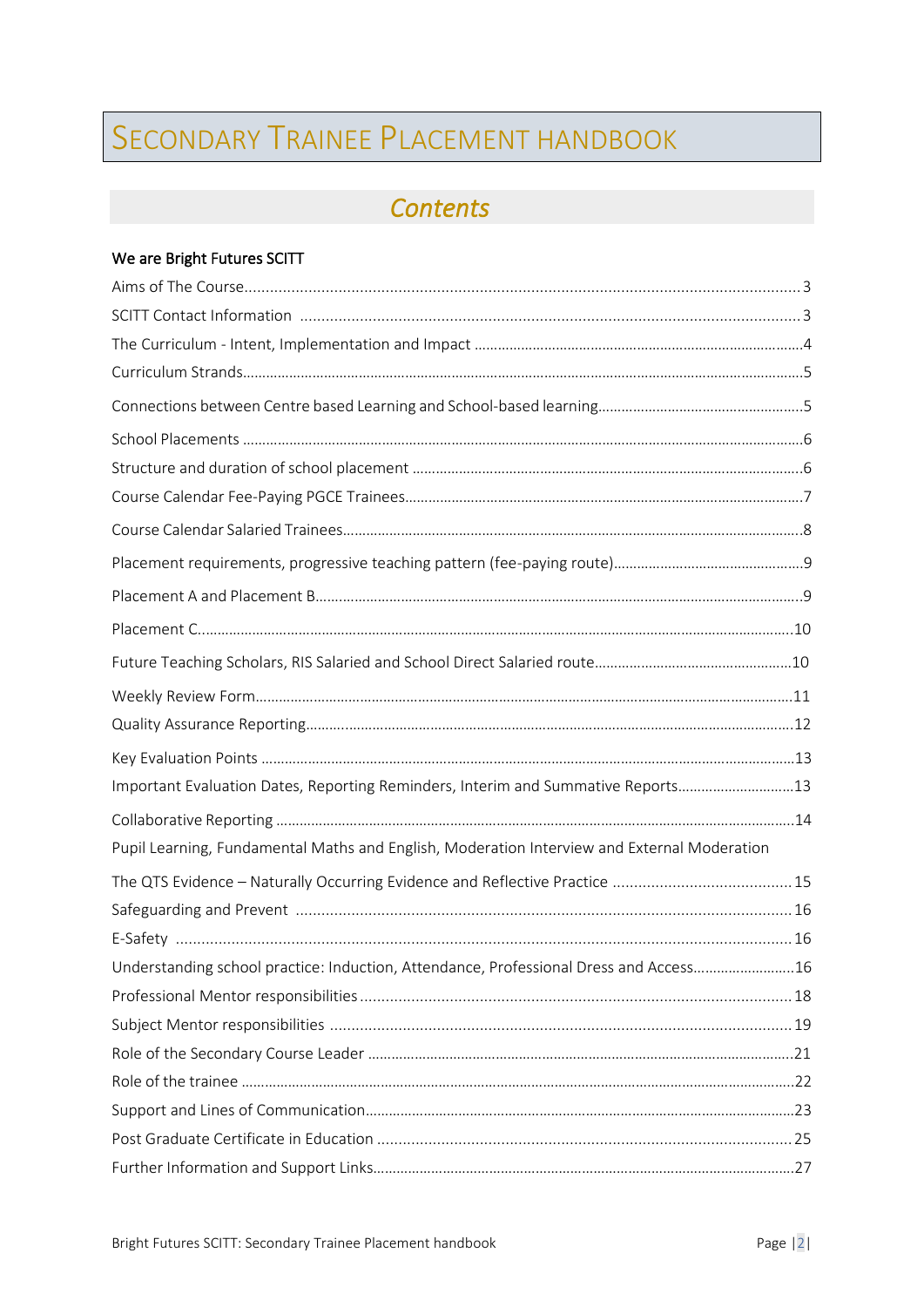## We are Bright Futures SCITT

Bright Futures SCITT is a school-led teacher training provider which sits within the Bright Futures Development Network. We are proud to be part of Bright Futures Educational Trust - a multi-academy trust made up of richly diverse schools across Greater Manchester and Blackpool. We are passionate about working together within and beyond the Trust to achieve our aspirational vision: the best for everyone, the best from everyone. We are an organisation that is underpinned by values of: community, integrity, and passion. In everything we do, we remember that we are accountable to the children, families, and communities that we serve.

Our trainees are immersed in schools from day one of the programme and receive high quality training from practicing subject specialists. Our mentors find that developing new teachers enriches their own practice and trainees love to be part of the school communities in our partnership. Thank you for the valuable part you play in developing future teachers and for working with Bright Futures SCITT.

## Aims of the course:

- To deliver high quality, innovative, research-led practice.
- To develop reflective and responsive practitioners over time.
- To foster practice which promotes high quality outcomes for learners.
- To ensure a supportive and nurturing environment which will allow trainees to flourish.
- Inspire high level of professional conduct which reflect our key values of integrity, ambition and passion.
- Partnership is central to all that we do. All our actions are centred around building deep, sustainable relationships.

School placements are held at our alliance schools and trainees will be placed as close to their home address as possible. Training days will take place at our alliance schools.

The School-Centred Initial Teacher Training will use the DfE Teachers' Standards (DfE 2013), the ITT Core Content Framework (DfE 2000) and the National Curriculum 2014 for its framework during the taught course and the professional placements.

Our training programme enables trainees to learn from outstanding teachers to become outstanding teachers and leaders of the future.

| <b>SCITT Role</b>             | Name                  | Email address                            | Telephone number |
|-------------------------------|-----------------------|------------------------------------------|------------------|
| <b>SCITT Coordinator</b>      | Christine Sorensen    | csorensen@bright-futures.co.uk           | 0161 823 7073    |
| <b>SCITT Manager</b>          | Hilary Langmead-Jones | hlangmead-jones@bright-<br>futures.co.uk | 0161 823 7073    |
| <b>SCITT Primary Lead</b>     | Philippa Huynh        | phuynh@bright-futures.co.uk              | 0161 823 7073*   |
| <b>SCITT Early Years Lead</b> | Donna Lamey           | dlamey@bright-futures.co.uk              | 0161 823 7073*   |
| <b>SCITT Secondary Lead</b>   | Nicola Neesam         | nneesam@bright-futures.co.uk             | 0161 823 7073*   |
| Director of SCITT             | Eleanor Davidson      | edavidson@bright-futures.co.uk           | 0161 823 7073    |

## SCITT Contact Information

\*Please the staff marked with \* work remote from site so email is the best first point of contact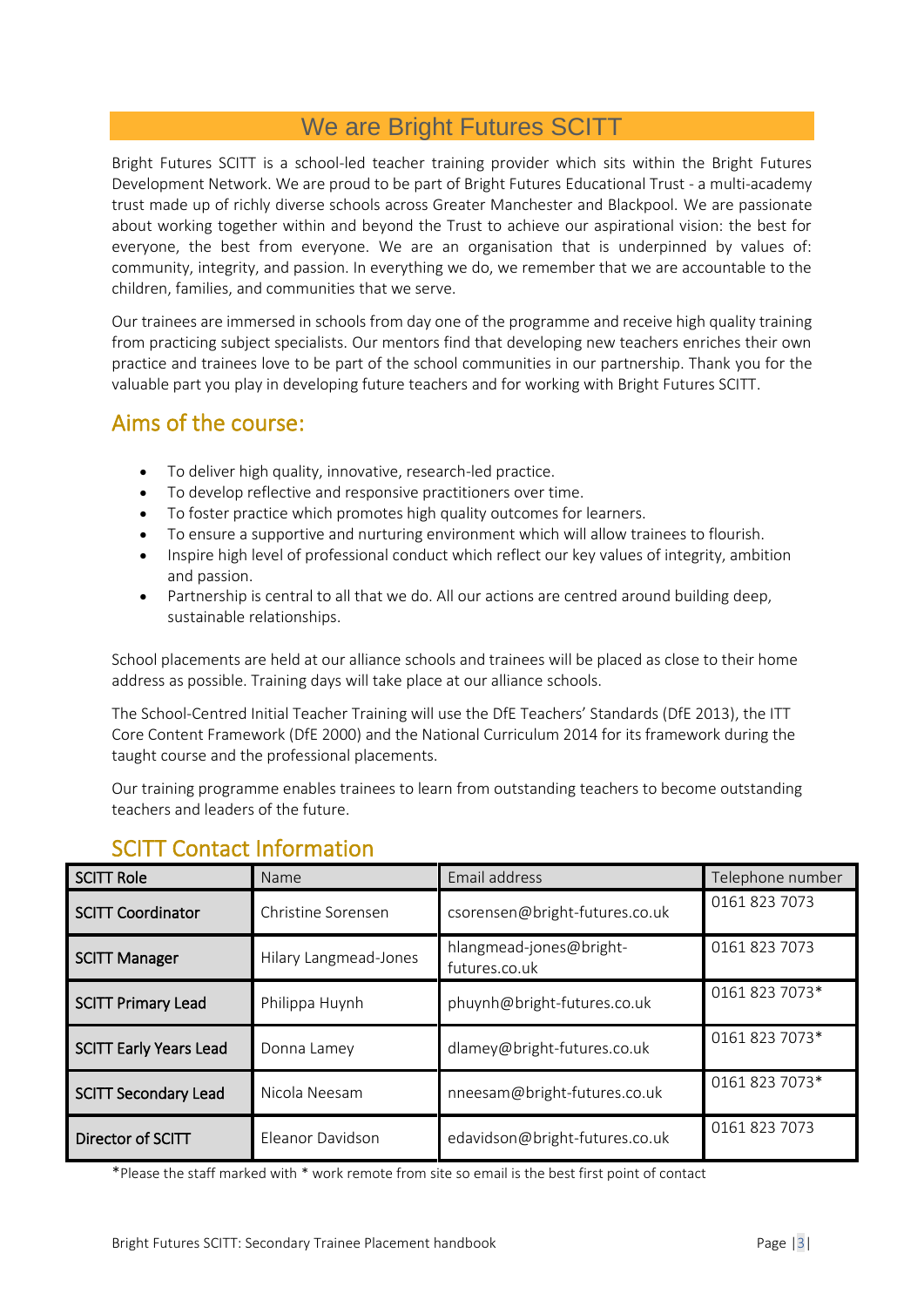#### Training with Bright Futures SCITT

## Our Curriculum

Our curriculum is designed to develop motivated, collaborative and learner-centred teachers who contribute effectively to schools and the teaching profession. We are committed to providing a rich, responsive and well-sequenced curriculum for our trainees which will allow them to fully meet the Teachers' Standards by the end of the programme. Mentors play a significant role in the implementation of our curriculum by supporting our trainees to Learn, Explore and Apply their centrebased learning in the classroom.

| <b>Bright Futures SCITT</b>                                                                                                                |                                                                                                  |                                                                                                           |  |  |  |  |  |  |  |  |  |
|--------------------------------------------------------------------------------------------------------------------------------------------|--------------------------------------------------------------------------------------------------|-----------------------------------------------------------------------------------------------------------|--|--|--|--|--|--|--|--|--|
|                                                                                                                                            | Curriculum                                                                                       |                                                                                                           |  |  |  |  |  |  |  |  |  |
| lIntent                                                                                                                                    |                                                                                                  |                                                                                                           |  |  |  |  |  |  |  |  |  |
| To develop teachers who are                                                                                                                |                                                                                                  |                                                                                                           |  |  |  |  |  |  |  |  |  |
| <b>Motivated</b>                                                                                                                           | Collaborative                                                                                    | Learner-centred                                                                                           |  |  |  |  |  |  |  |  |  |
| Engaged with research<br>Reflective<br>Innovative                                                                                          | Deep, sustainable relationships<br>High levels of professional conduct                           | High quality outcomes for learners<br>Supportive and nurturing<br>environment - all flourish              |  |  |  |  |  |  |  |  |  |
| Implementation<br>Embedding knowledge into practice through collaboration with others                                                      |                                                                                                  |                                                                                                           |  |  |  |  |  |  |  |  |  |
| Learn                                                                                                                                      | <b>Explore</b>                                                                                   | <b>Apply</b>                                                                                              |  |  |  |  |  |  |  |  |  |
| Centre-based Learning<br>Independent CPD                                                                                                   | Guided/structured observation<br>Modelled practice<br>Professional dialogue<br>Guided reflection | Apply knowledge gained through<br>learning and exploration                                                |  |  |  |  |  |  |  |  |  |
| Impact                                                                                                                                     |                                                                                                  |                                                                                                           |  |  |  |  |  |  |  |  |  |
| Motivated practitioners that motivate others                                                                                               |                                                                                                  |                                                                                                           |  |  |  |  |  |  |  |  |  |
| <b>Teachers</b>                                                                                                                            | Children<br>and young people                                                                     | <b>The Profession</b>                                                                                     |  |  |  |  |  |  |  |  |  |
| Motivated to learn and develop<br>practice<br>Learning from and taking part in<br>research<br>Engaging in sustainable working<br>practices | Feel secure and valued<br>Love to learn<br>Are ready to move on                                  | Engagement with research and<br>collaboration with others ensures a<br>positive future for the profession |  |  |  |  |  |  |  |  |  |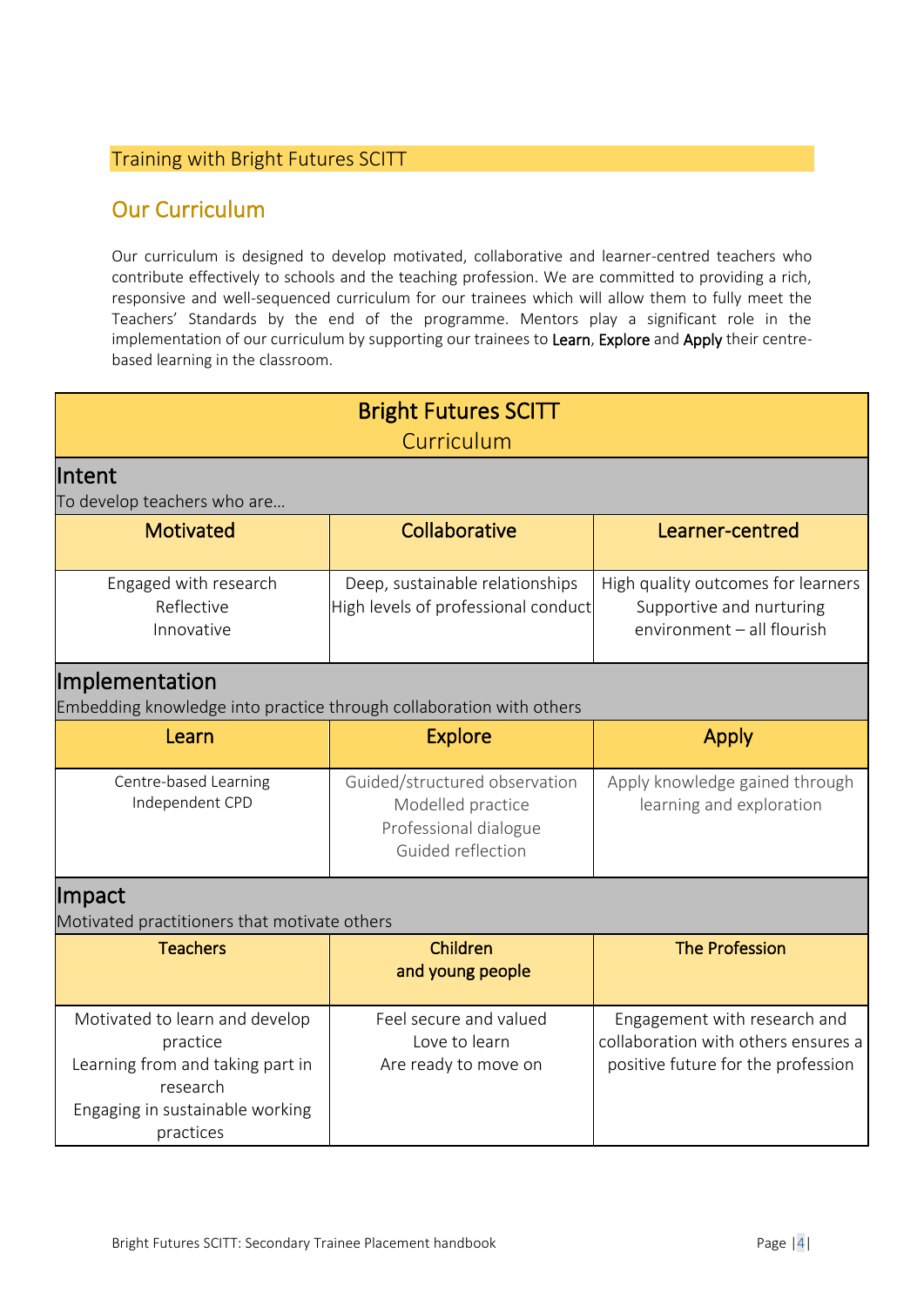## Our Curriculum Strands

Our curriculum is organised around 6 key strands. They are based on the 5 Core Areas of the ITT Core Curriculum Framework. We encourage trainees to reflect on their training in one of the 6 strands (learn), build on their learning (explore) and put it into practice in the classroom (apply).

|  | <b>Learn Explore Apply</b> |                                                                                    |                      |
|--|----------------------------|------------------------------------------------------------------------------------|----------------------|
|  |                            | Behaviour   Pedagogy   Curriculum   Assessment   Professional<br><b>Behaviours</b> | <b>Mental Health</b> |

## Connecting learning across school and SCITT

Trainees, tutors, mentors and trainers all have a part to play in making connections between Centrebased and School-based learning. We help schools to do this by sharing our Curriculum Plan (see Mosaic) and we ask trainees to lead the conversation on this by sharing what they have learned with schools. Effective learning makes connections between theoretical knowledge and practical pedagogy.

| <b>Centre-based learning</b>                                                                                               |  | <b>School-based learning</b>                    |                                                                                                                                                                |  |  |  |  |  |  |  |
|----------------------------------------------------------------------------------------------------------------------------|--|-------------------------------------------------|----------------------------------------------------------------------------------------------------------------------------------------------------------------|--|--|--|--|--|--|--|
| This usually takes the form of directed<br>training, some of which takes place at our<br>SCITT centre and some in schools. |  |                                                 | School-based learning might be directed<br>training, professional dialogue, professional<br>development sessions or experiential learning<br>in the classroom. |  |  |  |  |  |  |  |
| <b>Professional Development</b><br>Training                                                                                |  | <b>Curriculum Subject</b><br>Knowledge Training | Professional Dialogue with<br>mentor and colleagues                                                                                                            |  |  |  |  |  |  |  |
| <b>Experiential Learning</b><br>Observation, Planning, Teaching, Reflection                                                |  |                                                 |                                                                                                                                                                |  |  |  |  |  |  |  |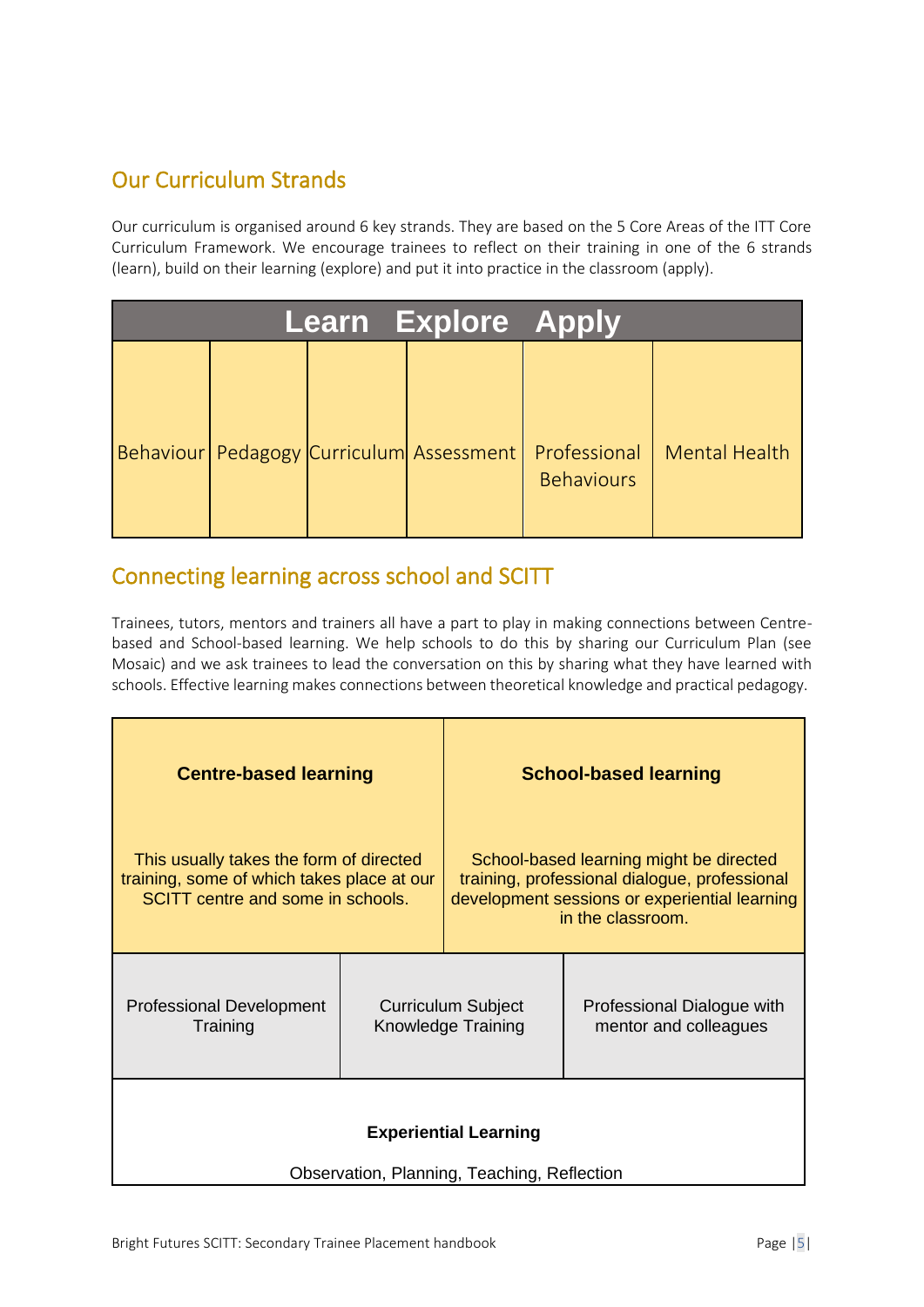## School Placements

The School-Centred Initial Teacher Training course trains teachers to teach across Key Stages 3 and 4, leading to QTS 11-16. The following table indicates the nature and duration of the school placements.

| Abbreviation       | Placement title              | Brief description of placement                                                                                                                                                                                                                                                                                                                                                   |
|--------------------|------------------------------|----------------------------------------------------------------------------------------------------------------------------------------------------------------------------------------------------------------------------------------------------------------------------------------------------------------------------------------------------------------------------------|
| <b>Placement A</b> | Main (home)<br>placement (A) | A supported teaching placement<br>Trainees work closely with their subject mentor teacher to plan<br>and deliver group and whole class lessons. They work within a<br>structured framework to build up the curriculum range and the<br>frequency of their teaching experience.                                                                                                   |
| KS <sub>2</sub>    | Key Stage 2<br>placement     | A developmental placement<br>Trainees spend up to a week in a KS2 environment, observing a<br>range of curriculum subjects and discussing aspects of KS2-KS3<br>transition including planning, teaching & assessment.                                                                                                                                                            |
| KS5                | Key Stage 5<br>placement     | A developmental placement<br>Trainees spend up to a week in a KS5 environment, observing<br>the teaching of their subject and discussing aspects of KS4-KS5<br>transition, including planning, teaching & assessment.                                                                                                                                                            |
| <b>Placement B</b> | Alternative<br>placement (B) | The alternative placement<br>In this placement, trainees will be given the opportunity to<br>teach in a school that contrasts with their main placement<br>school in some form. They will again build up their teaching<br>timetable and teach a range of year groups gaining greater<br>independence as the placement develops, including support of<br>key examination groups. |
| <b>Placement C</b> | Main (home)<br>placement (C) | The development phase<br>During the final placement trainees will build to greater<br>independence and autonomy with their teaching,<br>demonstrating skills in teaching a range of year groups and<br>topics, as well as completing the PGCE enquiry task and the<br>final SCITT tasks.                                                                                         |
| <b>Enrichment</b>  | Enrichment<br>phase          | The enrichment phase<br>Near the end of the final placement trainees are given the<br>opportunity to develop a specific area of their practice or to<br>visit their employer school. For a small number of trainees this<br>phase may be used to secure evidence across all standards.                                                                                           |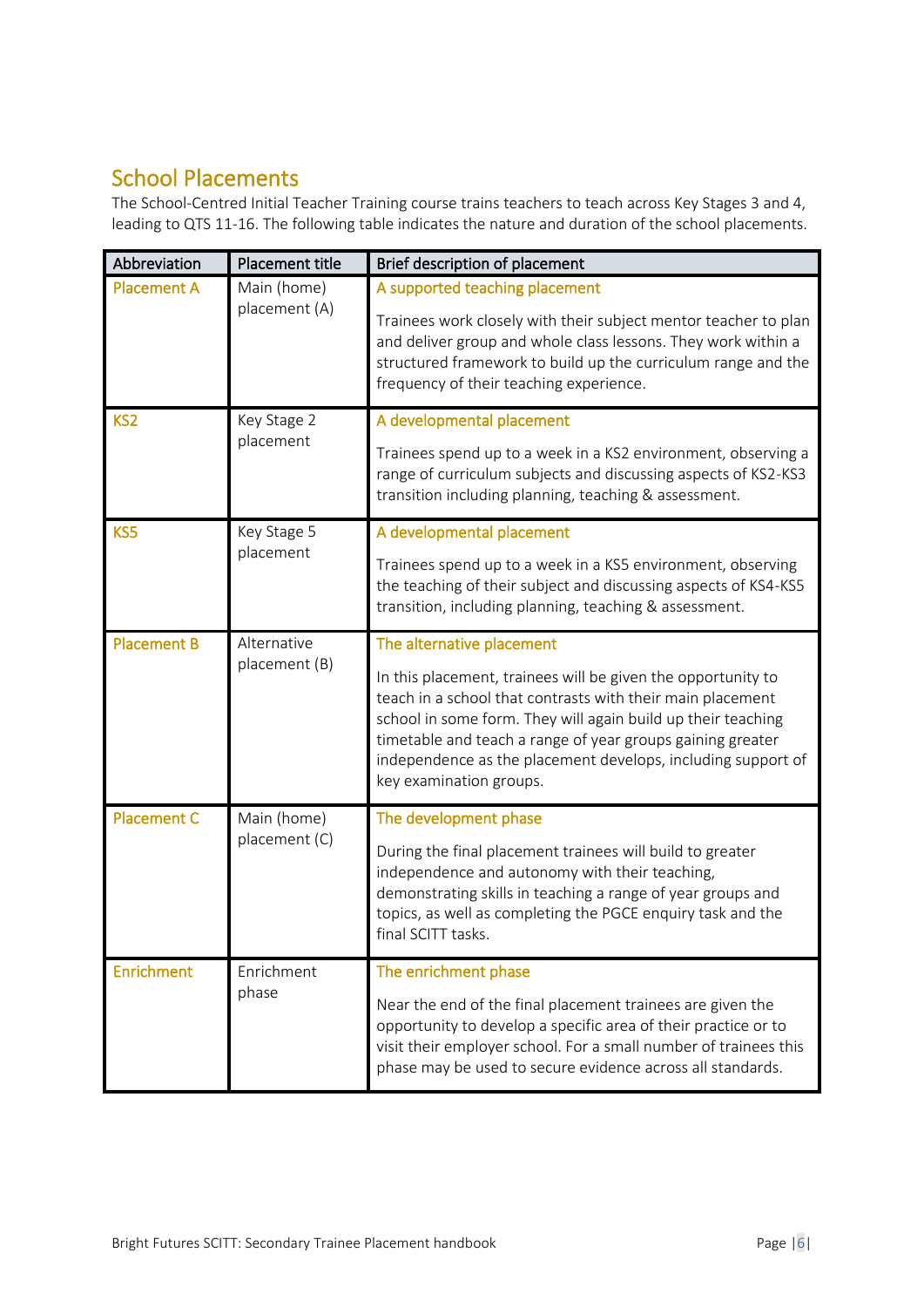**Course calendar 2021-22** (please note that at times and due to reasons out of our control there might be a need to make minor adjustments to the schedule below) Secondary School Direct Fee-paying route

| wk  |                  | 2                                          | 3                            | 4                                 | 5                                                                     | 6                                                | ⇁                                        | 8                                                                       | 9                                                 | 10                                  | 11                                  | 12                    | 13                                             | 14                                                           | 15                        |
|-----|------------------|--------------------------------------------|------------------------------|-----------------------------------|-----------------------------------------------------------------------|--------------------------------------------------|------------------------------------------|-------------------------------------------------------------------------|---------------------------------------------------|-------------------------------------|-------------------------------------|-----------------------|------------------------------------------------|--------------------------------------------------------------|---------------------------|
| W/C |                  | 2Q<br>$\overline{21}$<br>Wed<br><b>Sep</b> | 8<br>$\overline{21}$<br>Sep- | ന<br>H<br>$\overline{21}$<br>Sep- | $\overline{\mathcal{S}}$<br>I<br>$\overline{\sim}$<br>$\sigma$<br>Se, | $\overline{27}$<br>$\overline{21}$<br><b>Sep</b> | $\overline{\mathcal{X}}$<br>21<br>┶<br>Š | $\overline{ }$<br>$\overline{ }$<br>$\mathbf{N}$<br>⊷<br>$\overline{S}$ | $\infty$<br>$\overline{\phantom{0}}$<br><b>CC</b> | 25<br>$\overline{21}$<br><b>Oct</b> | 5<br>$\overline{21}$<br>$\geqslant$ | $\infty$<br>21<br>Šν. | 15<br>$\overline{21}$<br>$\sum_{i=1}^{\infty}$ | $\overline{2}$<br>H<br>$\mathbf{N}$<br>$\sum_{i=1}^{\infty}$ | O<br>$\sim$<br>21<br>Nov. |
| Mon |                  |                                            |                              | <b>Block A</b>                    |                                                                       |                                                  |                                          |                                                                         |                                                   | HT                                  |                                     |                       |                                                | <b>Block A</b>                                               |                           |
| Tue |                  |                                            |                              |                                   |                                                                       |                                                  |                                          |                                                                         |                                                   |                                     |                                     |                       |                                                |                                                              |                           |
| Wed |                  |                                            |                              |                                   |                                                                       |                                                  |                                          |                                                                         |                                                   |                                     |                                     |                       |                                                |                                                              |                           |
| Thu |                  |                                            |                              |                                   |                                                                       |                                                  |                                          |                                                                         |                                                   |                                     |                                     |                       |                                                |                                                              |                           |
|     | Summer<br>school | $\mathbf{r}$                               |                              |                                   |                                                                       | <b>PGC</b>                                       | $\mathbf \tau$                           | $\mathbf \tau$                                                          |                                                   |                                     |                                     | $\mathbf \tau$        | $\mathbf \tau$                                 | <b>PGCE</b>                                                  |                           |
| Fri |                  |                                            | <b>PGCE</b>                  | т                                 | <b>SKE</b>                                                            | E                                                |                                          |                                                                         | <b>SKE</b>                                        |                                     | <b>PGCE</b>                         |                       |                                                |                                                              | <b>SKE</b>                |

| wk  | 16                                      | 17                           | 18                                         | 19                                      | 20                                                    | 21                                                 | 22                                           | 23                                   | 24                                                | 25                                                                  | 26                                 | 27                                                                           | 28                                                                | 29          |
|-----|-----------------------------------------|------------------------------|--------------------------------------------|-----------------------------------------|-------------------------------------------------------|----------------------------------------------------|----------------------------------------------|--------------------------------------|---------------------------------------------------|---------------------------------------------------------------------|------------------------------------|------------------------------------------------------------------------------|-------------------------------------------------------------------|-------------|
| W/C | $\overline{ }$<br>$\sim$<br>Q<br>Ć<br>Š | I<br>$\sim$<br>$\infty$<br>1 | $\overline{ }$<br>$\sim$<br>$\overline{O}$ | $\overline{ }$<br>$\sim$<br>↖<br>$\sim$ | $\sim$<br>$\sim$<br>$\infty$<br>$\tilde{\phantom{a}}$ | $\sim$<br>$\sim$<br>Ż<br>ō<br>-<br>$\overline{10}$ | $\sim$<br>$\sim$<br>Ż<br>↖<br>$\overline{ }$ | $\sim$<br>$\sim$<br>~<br>4<br>$\sim$ | $\sim$<br>$\sim$<br>-<br>$\overline{ }$<br>$\sim$ | $\sim$<br>$\mathbf{N}$<br>ع<br>$\sigma$<br>$\overline{\phantom{0}}$ | $\overline{2}$<br>$\sim$ i<br>$-1$ | $\sim$<br>$\sim$<br>ع<br>ൕ<br>щ<br>$\overline{ }$<br>$\overline{\mathsf{N}}$ | $\sim$<br>Ni<br>ع<br>$\overline{0}$<br>$\infty$<br>$\tilde{\sim}$ | $\sim$      |
| Mon |                                         |                              |                                            | holidays                                |                                                       | <b>Block B</b>                                     |                                              |                                      |                                                   |                                                                     | HΤ                                 |                                                                              |                                                                   |             |
| Tue | KS 5/2                                  |                              |                                            |                                         |                                                       |                                                    |                                              |                                      |                                                   |                                                                     |                                    |                                                                              |                                                                   |             |
| Wed |                                         |                              |                                            |                                         |                                                       |                                                    |                                              |                                      |                                                   |                                                                     |                                    |                                                                              |                                                                   |             |
| Thu |                                         |                              |                                            |                                         |                                                       |                                                    |                                              |                                      |                                                   |                                                                     |                                    |                                                                              |                                                                   |             |
| Fri | Reading<br>Day                          |                              |                                            |                                         | <b>PGCE</b>                                           | <b>PGCE</b><br>Optiona                             | $\sim$                                       | Τ                                    | <b>SKE</b>                                        | $\mathbf{r}$                                                        |                                    | $\sim$                                                                       | $\mathbf{r}$                                                      | <b>PGCE</b> |

| wk            | 30                                                       | 31                                                               | 32                                                  | 33                                                 | 34                                                | 35                                                       | 36                      | 37                                          | 38                                                                     | 39                                   | 40                                                                                           | 41                                                                         | 42                                          | 43                                             | 44                                    |
|---------------|----------------------------------------------------------|------------------------------------------------------------------|-----------------------------------------------------|----------------------------------------------------|---------------------------------------------------|----------------------------------------------------------|-------------------------|---------------------------------------------|------------------------------------------------------------------------|--------------------------------------|----------------------------------------------------------------------------------------------|----------------------------------------------------------------------------|---------------------------------------------|------------------------------------------------|---------------------------------------|
| $\frac{1}{2}$ | $\sim$<br>$\sim$ i<br>a<br>7<br>2<br>$\overline{4}$<br>Ĥ | $\sim$<br>$\sim$<br>ļar<br>$\propto$<br>1<br>$\overline{\sim}$ i | $\sim$<br>$\sim$<br>Š<br>$\infty$<br>$\tilde{\sim}$ | $\sim$<br>$\sim$<br>ã<br>$\blacktriangleleft$<br>Ŕ | $\sim$<br>$\sim$<br>Q<br>J<br>I<br>$\overline{ }$ | $\sim$<br>$\sim$<br>$\infty$<br>$\overline{\phantom{0}}$ | $\sim$<br>m<br>$\sim$ i | $\sim$<br>$\sim$<br>Nay<br>$\sim$<br>$\sim$ | $\sim$<br>$\sim$<br>$\beta$<br>$\overline{\phantom{0}}$<br>ത<br>$\sim$ | $\sim$<br>$\sim$<br>ಕ<br>↽<br>Ó<br>I | $\sim$<br>$\sim$ i<br>∽<br>$\sigma$<br>$\overline{\phantom{0}}$<br>⇐<br>$\infty$<br>$\sim$ i | $\sim$<br>$\sim$ i<br>a<br>$\overline{\phantom{a}}$<br>C<br>$\overline{m}$ | $\sim$<br>$\sim$<br>O<br>$\scriptstyle\sim$ | $\sim$<br>$\sim$<br>$\infty$<br>$\overline{ }$ | $\sim$<br>$\sim$<br>$\overline{\sim}$ |
| Mon           |                                                          |                                                                  | 55                                                  | 55                                                 |                                                   | <b>BH</b>                                                |                         | <b>BH</b>                                   |                                                                        |                                      |                                                                                              | HT.                                                                        |                                             |                                                | (ENR)                                 |
| Tue           |                                                          |                                                                  | 2/5<br>holiday<br>٩                                 | 2/5<br>holiday<br>$\overline{a}$                   |                                                   | <b>BLOCK C</b><br>OR HOLIDAY                             |                         |                                             |                                                                        |                                      |                                                                                              |                                                                            |                                             |                                                |                                       |
| Wed           |                                                          |                                                                  |                                                     |                                                    |                                                   |                                                          |                         |                                             |                                                                        |                                      |                                                                                              |                                                                            |                                             |                                                |                                       |
| <b>Thu</b>    |                                                          |                                                                  | <b>school</b>                                       | <b>school</b>                                      |                                                   |                                                          |                         |                                             |                                                                        |                                      |                                                                                              |                                                                            |                                             |                                                |                                       |
| Fri           | $-$                                                      | <b>SKE</b>                                                       |                                                     |                                                    |                                                   |                                                          | $\mathbf{r}$            |                                             | <b>PGC</b><br>E                                                        |                                      | <b>PGC</b><br>E                                                                              |                                                                            |                                             | $\mathbf{T}$                                   | T                                     |

| code                    | phase/training                                                                                                           | days in school |  |  |  |  |  |  |
|-------------------------|--------------------------------------------------------------------------------------------------------------------------|----------------|--|--|--|--|--|--|
|                         | <b>Block A</b>                                                                                                           | 57             |  |  |  |  |  |  |
|                         | KS 2 setting                                                                                                             | 4              |  |  |  |  |  |  |
|                         | KS5 setting                                                                                                              | 4              |  |  |  |  |  |  |
|                         | Enrichment week                                                                                                          | 4              |  |  |  |  |  |  |
|                         | <b>Block B</b>                                                                                                           | 44             |  |  |  |  |  |  |
|                         | Block c                                                                                                                  | 34             |  |  |  |  |  |  |
|                         |                                                                                                                          | 147            |  |  |  |  |  |  |
|                         | Holidays inc. half term (you take the holidays at the<br>same time as your setting)                                      |                |  |  |  |  |  |  |
| <b>SKE</b>              | Subject knowledge enhancement (venue TBC)                                                                                |                |  |  |  |  |  |  |
| <b>PGCE</b>             | University of Manchester                                                                                                 |                |  |  |  |  |  |  |
| <b>PGCE</b><br>Optional | inspiration day and attendance<br>This is<br>an<br>is<br>encouraged but is not compulsory, you attend this or<br>school. |                |  |  |  |  |  |  |
|                         | SCITT training at Altrincham Grammar School for Girls<br>(AGGS) or partnership setting                                   |                |  |  |  |  |  |  |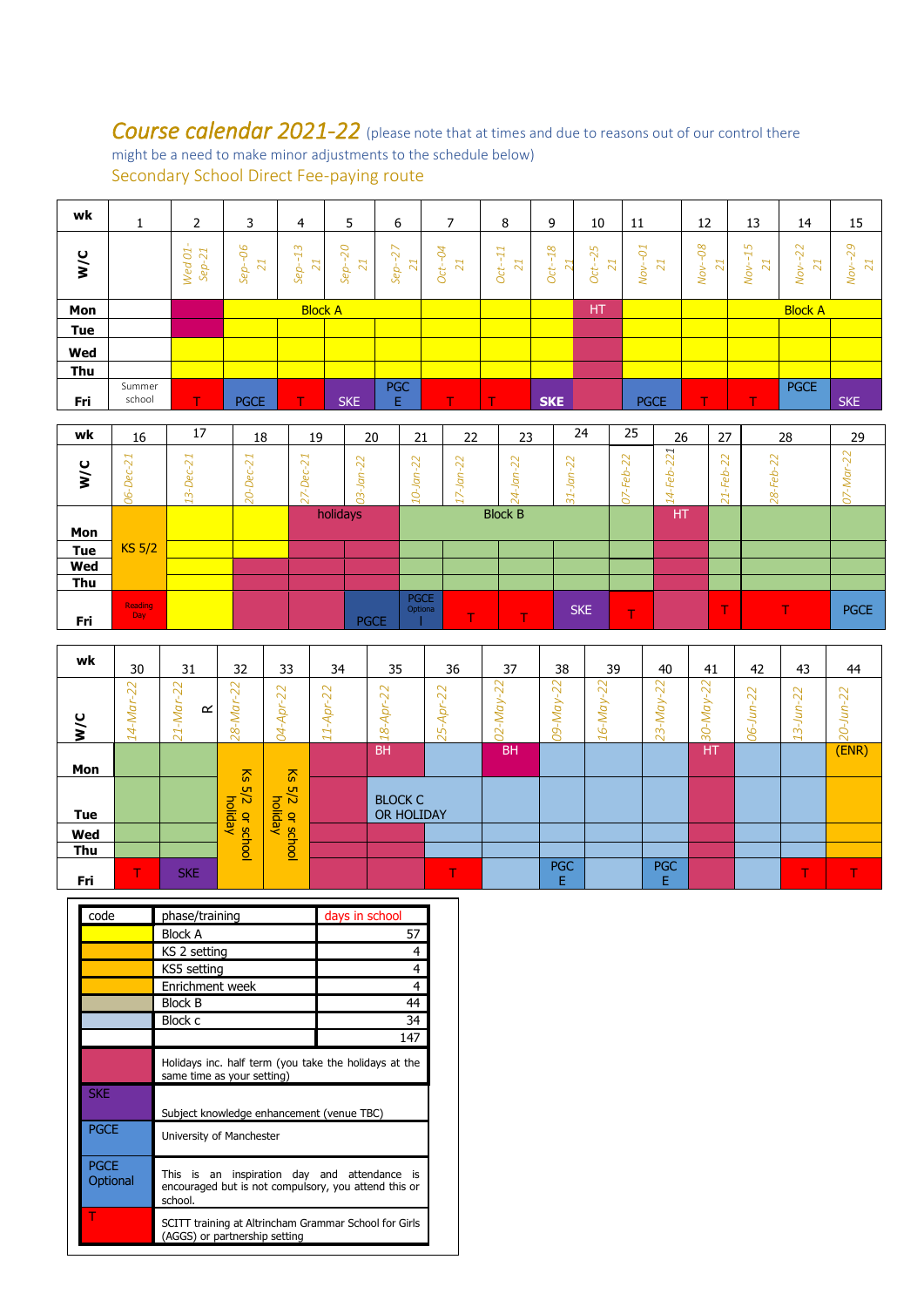| wk            |                  | ר<br>∠                                       | 3                                                                   | 4                                                                       | 5                                                                      | 6                                             |                                                 | 8                                                                                                        | 9                                                                               | 10                                           | 11                                                       | 12                     | 13                                              | 14                                        | 15                                              |
|---------------|------------------|----------------------------------------------|---------------------------------------------------------------------|-------------------------------------------------------------------------|------------------------------------------------------------------------|-----------------------------------------------|-------------------------------------------------|----------------------------------------------------------------------------------------------------------|---------------------------------------------------------------------------------|----------------------------------------------|----------------------------------------------------------|------------------------|-------------------------------------------------|-------------------------------------------|-------------------------------------------------|
| $\frac{C}{2}$ |                  | <sub>01</sub><br>1<br>$\sim$<br>Wed<br>Sep-2 | $\overline{ }$<br>$\sim$<br>$\mathbf{Q}$<br>$\sigma$<br>$\sim$<br>8 | $\overline{ }$<br>$\sim$<br>$\mathbf{Q}$<br>Se,<br>ന്<br>$\overline{ }$ | $\overline{ }$<br>$\sim$<br>Q<br>$\mathbf{C}$<br>$\sim$<br>Ć<br>$\sim$ | $\overline{ }$<br>$\mathbf{N}$<br>Sep-<br>27. | $\overline{ }$<br>$\sim$<br><b>Oct</b><br>$O4-$ | $\overline{ }$<br>$\sim$<br>ىە<br>O<br>$\overline{\phantom{1}}$<br>L<br>$\overline{ }$<br>$\overline{ }$ | $\overline{ }$<br>$\mathbf{N}$<br>Oct-<br>$\overline{\infty}$<br>$\overline{ }$ | $\overline{ }$<br>$\mathbf{N}$<br>Oct-<br>25 | $\overline{ }$<br>$\mathbf{N}$<br>Nov.<br>$\overline{c}$ | I<br>$\sim$<br>08-Nov- | $\overline{2}$<br>Ņον.<br>LÒ,<br>$\overline{ }$ | I<br>$\sim$<br>∽<br><<br>$\sim$<br>$\sim$ | $\overline{ }$<br>$\mathbf{N}$<br>$\sim$<br>29. |
| Mon           |                  |                                              |                                                                     | <b>Block A</b>                                                          |                                                                        |                                               |                                                 |                                                                                                          |                                                                                 | <b>HT</b>                                    |                                                          |                        |                                                 | <b>Block A</b>                            |                                                 |
| <b>Tue</b>    |                  |                                              |                                                                     |                                                                         |                                                                        |                                               |                                                 |                                                                                                          |                                                                                 |                                              |                                                          |                        |                                                 |                                           |                                                 |
| Wed           |                  |                                              |                                                                     |                                                                         |                                                                        |                                               |                                                 |                                                                                                          |                                                                                 |                                              |                                                          |                        |                                                 |                                           |                                                 |
| Thu           |                  |                                              |                                                                     |                                                                         |                                                                        |                                               |                                                 |                                                                                                          |                                                                                 |                                              |                                                          |                        |                                                 |                                           |                                                 |
| Fri           | Summer<br>school | $\mathbf{T}$                                 |                                                                     | $\mathbf \tau$                                                          | <b>SKE</b>                                                             |                                               | $\sim$                                          | $\mathbf \tau$                                                                                           | <b>SKE</b>                                                                      |                                              |                                                          | $\mathbf \tau$         | $\mathbf \tau$                                  |                                           | <b>SKE</b>                                      |

## *Salaried route* (Future Teaching Scholars, School Direct Salaried, Researchers in School)

| wk            | 16              | 17            | 18                  | 19                     | 20                                 | 21                                 | 22                                 | 23                       | 24                                                   | 25                                           | 26                               | 27                                        | 28                             | 29               |
|---------------|-----------------|---------------|---------------------|------------------------|------------------------------------|------------------------------------|------------------------------------|--------------------------|------------------------------------------------------|----------------------------------------------|----------------------------------|-------------------------------------------|--------------------------------|------------------|
| $\frac{C}{2}$ | ដ<br>96         | 21<br>13-Dec- | 21<br>Dec<br>$20 -$ | 21<br>7-Dec-<br>$\sim$ | $\overline{2}$<br>c<br>0<br>$\sim$ | $\overline{\mathcal{Z}}$<br>ä<br>g | $\overline{2}$<br>Ż<br>ħ<br>وسيبرد | $\overline{\mathcal{Z}}$ | $\overline{\mathcal{Z}}$<br>c<br>6<br>$\overline{5}$ | $\overline{2}$<br>ع<br>$\Omega$<br>$\bigcap$ | 21<br>$\sim$<br>ع<br>a<br>4<br>ت | $\overline{2}$<br>-Feb<br>$\overline{21}$ | 22<br>ಕಿ<br>Æ<br>$\frac{8}{2}$ | $\sim$<br>$\sim$ |
| Mon           |                 |               |                     |                        | holidays<br><b>Block B</b>         |                                    |                                    |                          |                                                      |                                              |                                  |                                           |                                |                  |
| Tue           | $KS$ 5/2        |               |                     |                        |                                    |                                    |                                    |                          |                                                      |                                              |                                  |                                           |                                |                  |
| Wed<br>Thu    |                 |               |                     |                        |                                    |                                    |                                    |                          |                                                      |                                              |                                  |                                           |                                |                  |
| Fri           | Reading<br>Day: |               |                     |                        |                                    |                                    | T                                  | $\mathbf \tau$           | <b>SKE</b>                                           | $\top$                                       |                                  | Τ                                         |                                | $\blacksquare$   |

| wk            | 30                                                                               | 31                                                           | 32                                             | 33                                         | 34                                            | 35                                                 | 36                           | 37              | 38                                                | 39                                                     | 40                                       | 41                                               | 42                                                      | 43                                             | 44                         |
|---------------|----------------------------------------------------------------------------------|--------------------------------------------------------------|------------------------------------------------|--------------------------------------------|-----------------------------------------------|----------------------------------------------------|------------------------------|-----------------|---------------------------------------------------|--------------------------------------------------------|------------------------------------------|--------------------------------------------------|---------------------------------------------------------|------------------------------------------------|----------------------------|
| $\frac{C}{2}$ | $\sim$<br>$\overline{\sim}$<br>∼<br>ГÓ,<br>2<br>$\overline{4}$<br>$\overline{ }$ | $\sim$<br>$\sim$<br>∼<br>Aa,<br>1<br>$\overline{\mathsf{N}}$ | $\sim$<br>$\mathbf{N}$<br>Nar<br>$\frac{8}{3}$ | $\sim$<br>$\sim$<br>n.<br>Apr<br>Ŕ         | 22<br>Apr<br>$\overline{ }$<br>$\overline{ }$ | $\sim$<br>$\sim$<br>÷<br>$\infty$<br>$\overline{}$ | $\sim$<br>$\sim$<br>Ln<br>Ni | 22<br>May.<br>Ŕ | $\sim$<br>$\sim$<br>èν<br>↽<br>$\sigma$<br>$\sim$ | 22<br>$\widetilde{a}$<br>↽<br><<br>Ó<br>$\overline{ }$ | $\overline{2}$<br>May.<br>ന്<br>$\sim$ i | $\sim$<br>$\sim$<br>↘<br>a<br>↽<br>Ć<br>$\infty$ | $\sim$<br>$\sim$<br>$\overline{\phantom{0}}$<br>┶<br>96 | $\sim$<br>$\sim$<br>$\infty$<br>$\overline{ }$ | $\sim$<br>$\sim$<br>$\sim$ |
| Mon           |                                                                                  |                                                              |                                                |                                            |                                               | <b>BH</b>                                          |                              | <b>BH</b>       |                                                   |                                                        |                                          |                                                  |                                                         |                                                | (ENR)                      |
| <b>Tue</b>    |                                                                                  |                                                              | 6<br>placement<br>5/2<br>$\mathsf{Q}$          | ó<br><b>school</b><br><u>ক</u><br>$\sigma$ |                                               | Holiday                                            | Block C or school            |                 |                                                   |                                                        |                                          |                                                  |                                                         |                                                |                            |
| Wed           |                                                                                  |                                                              | loohool                                        | <b>holiday</b><br>N                        |                                               |                                                    |                              |                 |                                                   |                                                        |                                          |                                                  |                                                         |                                                |                            |
| Thu           |                                                                                  |                                                              |                                                |                                            |                                               |                                                    |                              |                 |                                                   |                                                        |                                          |                                                  |                                                         |                                                |                            |
| Fri           | $\mathbf \tau$                                                                   | <b>SKE</b>                                                   |                                                |                                            |                                               |                                                    | $\mathbf{T}$                 |                 |                                                   |                                                        |                                          |                                                  |                                                         | т                                              | T                          |

| code       | phase/training                                                                         | days in school    |  |  |
|------------|----------------------------------------------------------------------------------------|-------------------|--|--|
|            | <b>Block A</b>                                                                         | 122-132           |  |  |
|            | KS 2 setting                                                                           | Up to 4           |  |  |
|            | KS5 setting                                                                            | Up to $4$         |  |  |
|            | Alternative setting                                                                    | Between 4-6 weeks |  |  |
|            |                                                                                        | 150               |  |  |
|            | Holidays inc. half term (you take the holidays at the same<br>time as your setting)    |                   |  |  |
| <b>SKE</b> | Subject knowledge enhancement (venue TBC)                                              |                   |  |  |
|            | SCITT training at Altrincham Grammar School for Girls<br>(AGGS) or partnership setting |                   |  |  |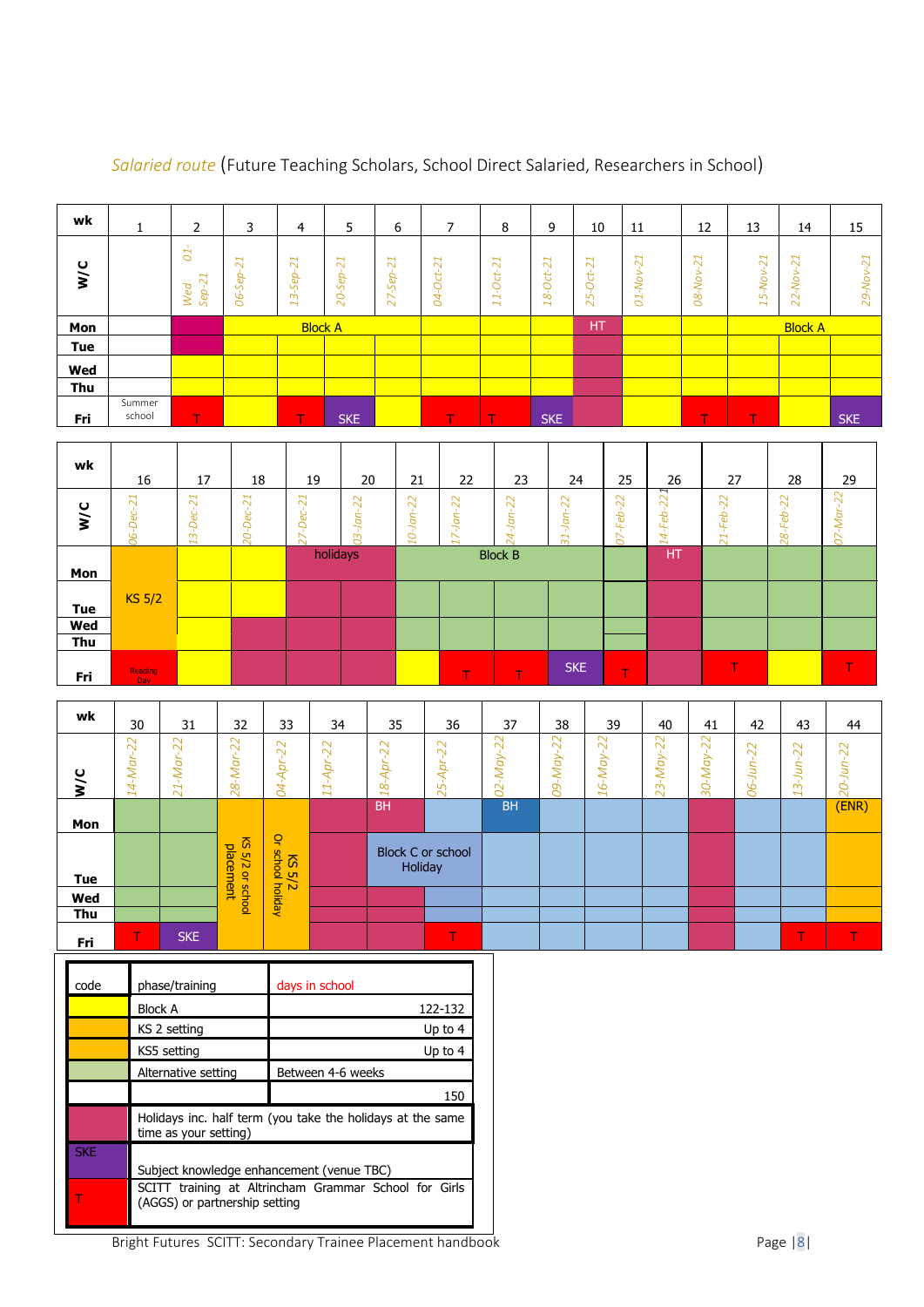## Placement Requirements for each secondary phase. PGCE School Direct Route (fee paying)

| <b>Placement A</b>                                                                                                                                                                                                                                                                                                                                                                                                                                                      | <b>Suggested progression:</b>                                                                                                                                                                                                                                                    | <b>Whole Class Teaching</b> | <b>Group Work, Training</b><br><b>Tasks, Team Teaching</b> | <b>Planning, Preparation</b><br>and Assessment   |  |  |  |
|-------------------------------------------------------------------------------------------------------------------------------------------------------------------------------------------------------------------------------------------------------------------------------------------------------------------------------------------------------------------------------------------------------------------------------------------------------------------------|----------------------------------------------------------------------------------------------------------------------------------------------------------------------------------------------------------------------------------------------------------------------------------|-----------------------------|------------------------------------------------------------|--------------------------------------------------|--|--|--|
| and Observations<br>This is based on a trainee being on site four days a week Mon-Thurs. The hours are not neat numbers and are offered<br>as a guide for the min and max number of hours on a weekly basis. We recognise some school have a two-week<br>timetable so hours can be adjusted to reflect a two week pattern.<br>To build up to teaching and planning for 30-40% of the class timetable.<br>You may wish to consider observation in other curriculum areas |                                                                                                                                                                                                                                                                                  |                             |                                                            |                                                  |  |  |  |
| <b>Week 1-2</b>                                                                                                                                                                                                                                                                                                                                                                                                                                                         | To observe the class at work and to work with groups<br>of children under the direction of the class teacher,<br>across all timetabled lessons.<br>Ensure some non-contact time is allocated to give the<br>trainee opportunities to explore resources, school<br>policies, etc. |                             | Up to 16 hours                                             | 4-5 hours                                        |  |  |  |
| Weeks 3-5                                                                                                                                                                                                                                                                                                                                                                                                                                                               | To begin to plan for groups<br>of learners and short whole<br>class inputs.                                                                                                                                                                                                      | Up to 4-5 hours             | 12-14 hours                                                | 4-5 hours                                        |  |  |  |
| <b>Weeks 6-10</b>                                                                                                                                                                                                                                                                                                                                                                                                                                                       | To increase the amount of<br>whole class input.                                                                                                                                                                                                                                  | 7-8 hours                   | 9-10 hours                                                 | 4-5 hours                                        |  |  |  |
| <b>Weeks 11-16</b>                                                                                                                                                                                                                                                                                                                                                                                                                                                      | To increase to approx. 40%<br>timetable.                                                                                                                                                                                                                                         | 8-9 hours                   | 8-10 hours                                                 | 4-5 hours                                        |  |  |  |
| -Please note this is a suggested progression route, this should be personalised to your trainee and their needs/skills, and therefore they<br>might start to teach a higher percentage more quickly.<br>-Please note the 30-40% for at least three weeks is the minimum expectation for the placement.                                                                                                                                                                  |                                                                                                                                                                                                                                                                                  |                             |                                                            |                                                  |  |  |  |
| <b>Placement B</b>                                                                                                                                                                                                                                                                                                                                                                                                                                                      | <b>Suggested progression:</b>                                                                                                                                                                                                                                                    | <b>Whole Class Teaching</b> | Group Work,<br>Training Tacks                              | Planning, Preparation and<br>$\Lambda$ ccccccoch |  |  |  |

|                                                                                                                       |  |  | <b>Training Tasks,</b><br>Team Teaching and<br><b>Observations</b> | Assessment |  |  |
|-----------------------------------------------------------------------------------------------------------------------|--|--|--------------------------------------------------------------------|------------|--|--|
| To build up to teaching and planning for 40-50% of the class timetable. You may wish to consider observation in other |  |  |                                                                    |            |  |  |

| curriculum areas                |                                                                                                                                                                                                                                            |            |             |           |  |  |
|---------------------------------|--------------------------------------------------------------------------------------------------------------------------------------------------------------------------------------------------------------------------------------------|------------|-------------|-----------|--|--|
| <b>Week 1-3</b><br>(Week 19-21) | To observe the classes to be taught, to work with<br>groups of children under the direction of the class<br>teacher, in order to get to know the children and<br>their range of attainment, as well as the units of<br>work being planned. |            | 15-16 hours | 4-5 hours |  |  |
| Weeks 4-6<br>(Week 22-25)       | To begin to plan for<br>groups of learners and<br>whole class inputs.                                                                                                                                                                      | 6-8 hours  | 9-10 hours  | 4-5 hours |  |  |
| Weeks <sub>7</sub><br>(week 26) | To teach and plan for<br>40-50% of the class<br>timetable.                                                                                                                                                                                 | 7-8 hours  | 7-8 hours   | 4-5 hours |  |  |
| Weeks 9-12<br>(week 27-30)      |                                                                                                                                                                                                                                            | 9-10 hours | 7-8 hours   | 4-5 hours |  |  |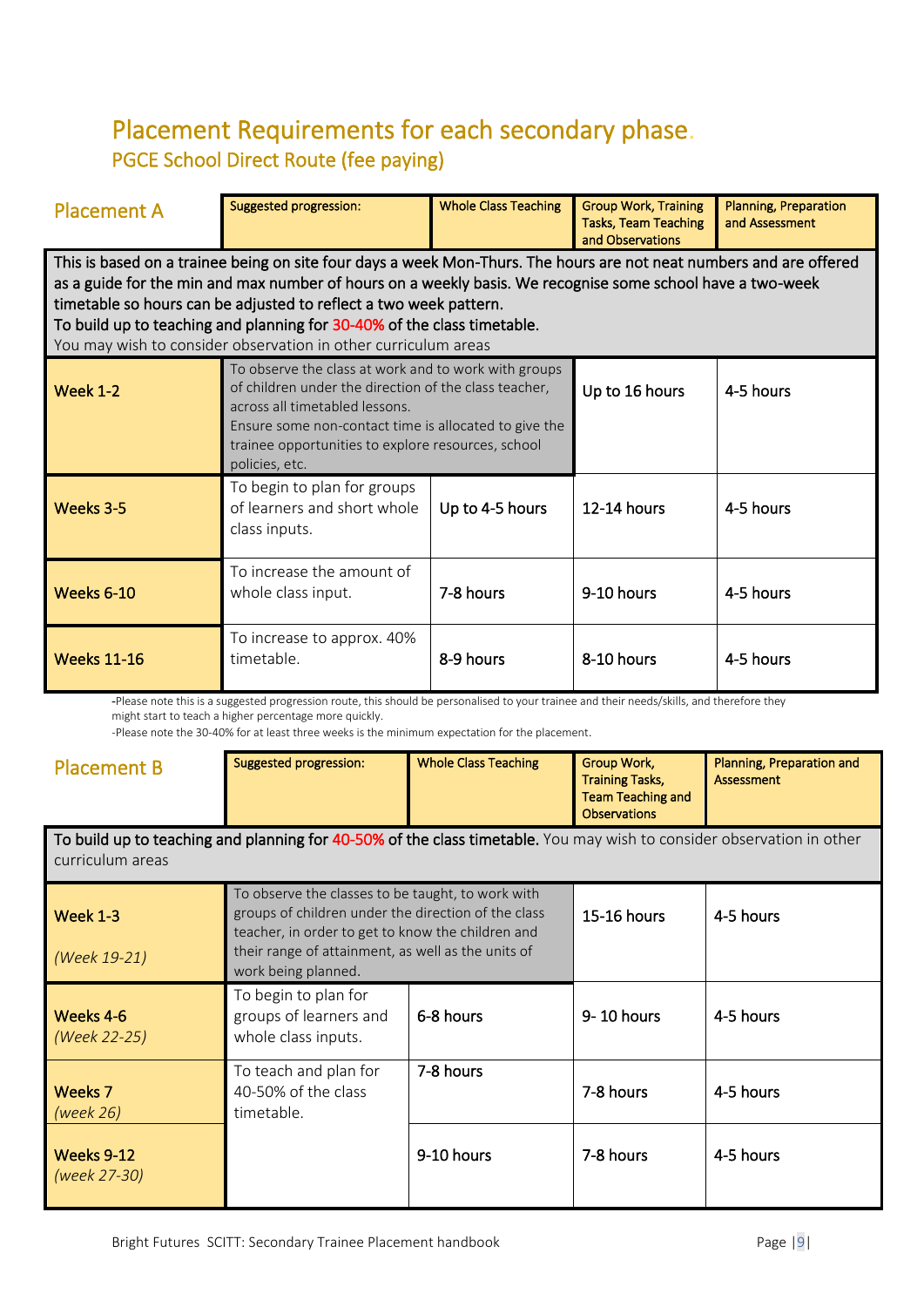-Please note this is a suggested progression route, this should be personalised to your trainee-and their needs/skills, and therefore they might start to teach higher percentage more quickly.

-Please note the 40-50% for at least three weeks is the minimum expectation for the placement

| Placement c                | <b>Suggested progression:</b>                                                                                                                                                                                                       | <b>Whole Class Teaching</b> | <b>Group Work, Training</b><br><b>Tasks, Team Teaching</b><br>and Observations | Planning,<br>Preparation and<br><b>Assessment</b> |  |  |  |  |
|----------------------------|-------------------------------------------------------------------------------------------------------------------------------------------------------------------------------------------------------------------------------------|-----------------------------|--------------------------------------------------------------------------------|---------------------------------------------------|--|--|--|--|
|                            | To build up to teaching and planning for 80% of the class timetable.                                                                                                                                                                |                             |                                                                                |                                                   |  |  |  |  |
| Week 1                     | To observe the class at work and to work with groups<br>of children under the direction of the class teacher, in<br>order to get to know the children and their range of<br>attainment, as well as the units of work being planned. | 12-16 hours                 | 4-5 hours                                                                      |                                                   |  |  |  |  |
| (week 34)                  |                                                                                                                                                                                                                                     |                             |                                                                                |                                                   |  |  |  |  |
| Week 2                     | To begin to plan for groups of<br>learners and whole class inputs.                                                                                                                                                                  | 7-8 hours                   | 7-8 hours                                                                      | 4-5 hours                                         |  |  |  |  |
| (week 35)                  | To increase the amount of<br>whole class input.                                                                                                                                                                                     |                             |                                                                                |                                                   |  |  |  |  |
| Week 3 onwards<br>(week 36 | To teach and plan for 80% of<br>the class timetable.                                                                                                                                                                                | 15/16 hours per<br>week     |                                                                                | 4-5 hours                                         |  |  |  |  |
| onwards)                   |                                                                                                                                                                                                                                     |                             |                                                                                |                                                   |  |  |  |  |

Please note:

• *If the placement C is in the same school as placement B please start from week 2.* 

• Please note the 80% for at least five weeks is the minimum expectation for the placement.

## Future Teaching Scholars, RIS Salaried and School Direct Salaried route

#### Placement A employment based setting:

#### Placement Timetables to be agreed with the employment based trainee.

| Placement<br><b>B</b> (Alternative<br>setting) | <b>Suggested progression:</b>                                                                                                                                                                                                                                                        | <b>Whole Class Teaching</b> | <b>Group Work, Training</b><br><b>Tasks, Team Teaching</b><br>and Observations | <b>Planning, Preparation</b><br>and Assessment |
|------------------------------------------------|--------------------------------------------------------------------------------------------------------------------------------------------------------------------------------------------------------------------------------------------------------------------------------------|-----------------------------|--------------------------------------------------------------------------------|------------------------------------------------|
|                                                | To build up to teaching and planning for 30-40% of the class timetable.<br>You may wish to consider observation in other curriculum areas                                                                                                                                            |                             |                                                                                |                                                |
| Week 1                                         | To observe the class at work and to work<br>with groups of children under the<br>direction of the class teacher, across all<br>timetabled lessons. Ensure some non-<br>contact time is allocated to give the<br>trainee opportunities to explore<br>resources, school policies, etc. | Up to 4-5 hours             | $12-14$ hours                                                                  | 4-5 hours                                      |
| Weeks 2                                        | To begin to plan for groups of<br>learners and short whole class inputs.                                                                                                                                                                                                             | 7-8 hours                   | 9-10 hours                                                                     | 4-5 hours                                      |
| Weeks 3                                        | To increase the amount of whole<br>class input.                                                                                                                                                                                                                                      | 7-8 hours                   | 9-10 hours                                                                     | 4-5 hours                                      |
| Weeks 4                                        | To teach and plan for 30-40% of the<br>class timetable.                                                                                                                                                                                                                              | 9-10 hours                  | 7-8 hours                                                                      | 4-5 hours                                      |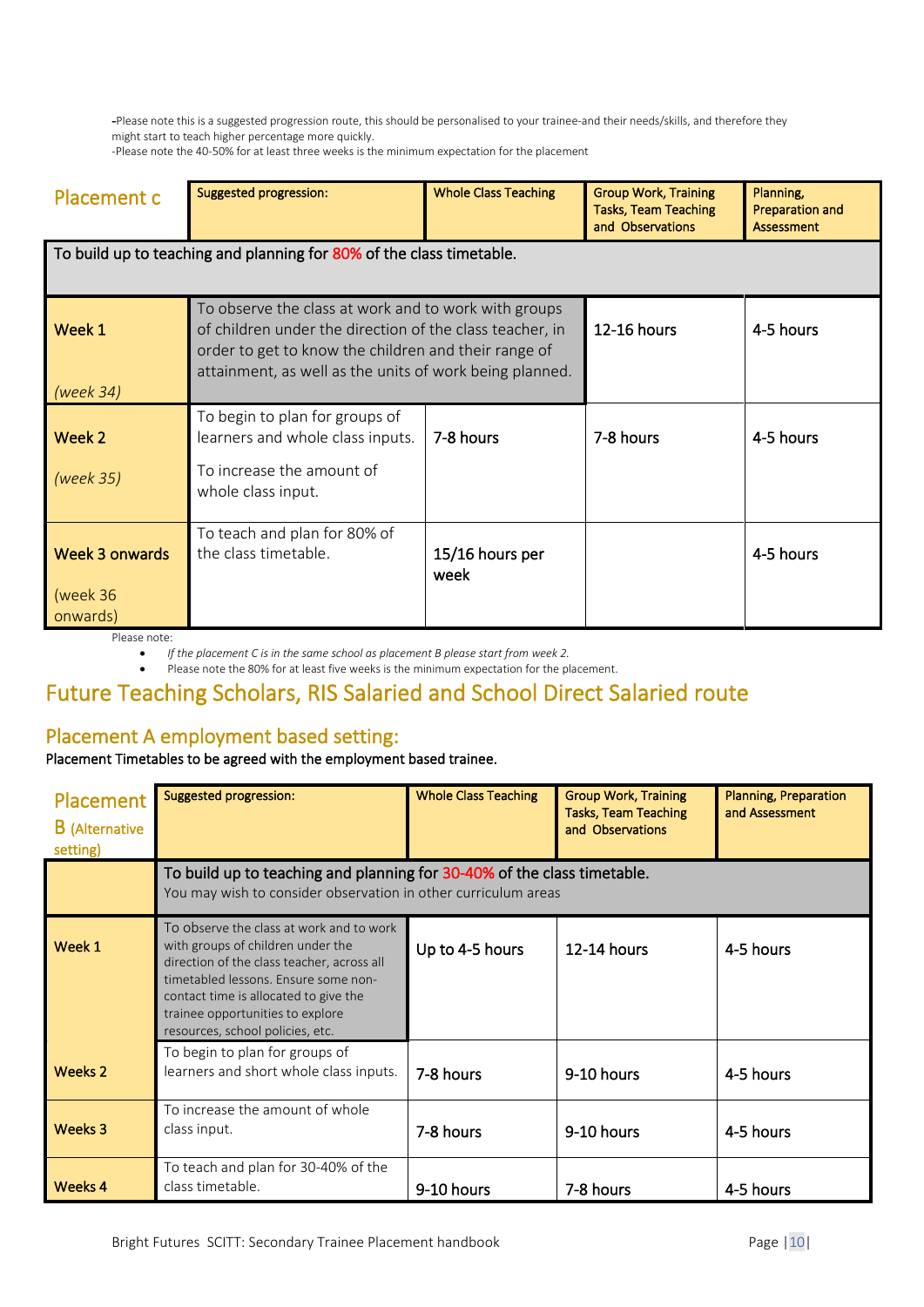## Completing the Weekly Review

The Weekly Review is a reflection on trainee progress across the week. We ask trainees to lead the conversation with a reflection on what they have learned in their centre-based learning and how they have explored and applied this knowledge. This is followed by the Mentor's comments on trainee progress and pupil learning. Please ensure that targets are reviewed and set each week – this should be a shared process. Below is an annotated copy of the Weekly Progress Review form – this is intended as a guide.

## Bright Futures SCITT Weekly Review

| Reflect on practice across the week.                                                                                                                                       |                                                                              |                                                                                       |                                                                                                          |  |  |  |
|----------------------------------------------------------------------------------------------------------------------------------------------------------------------------|------------------------------------------------------------------------------|---------------------------------------------------------------------------------------|----------------------------------------------------------------------------------------------------------|--|--|--|
|                                                                                                                                                                            | Learn                                                                        | <b>Explore</b>                                                                        | <b>Apply</b>                                                                                             |  |  |  |
| <b>5 Core Areas</b>                                                                                                                                                        | What did you<br>learn in centre-<br>based training?                          | How have you<br>explored this?                                                        | How have you applied it in the<br>classroom?                                                             |  |  |  |
| <b>Behaviour</b>                                                                                                                                                           | <b>Trainee to</b>                                                            | Trainee - record the                                                                  | Trainee - record how you                                                                                 |  |  |  |
| Pedagogy                                                                                                                                                                   | reflect on key<br>learning points<br>from recent                             | ways in which you<br>have explored this<br>further. This might                        | have applied your learning in<br>the classroom. For example,<br>planned for and consistently             |  |  |  |
| Curriculum                                                                                                                                                                 | training and<br>record them<br>here                                          | include discussions<br>with mentor, further<br>self-directed study,<br>observation of | used a specific range of<br>behaviour management<br>techniques designed to<br>promote positive behaviour |  |  |  |
| <b>Assessment</b>                                                                                                                                                          |                                                                              | colleague etc.                                                                        | reinforcement.                                                                                           |  |  |  |
| Professional<br><b>Behaviours</b>                                                                                                                                          | <b>NOTE: There is</b><br>no need to<br>address all 5<br>areas every<br>week. |                                                                                       |                                                                                                          |  |  |  |
| To be completed by Mentor                                                                                                                                                  |                                                                              |                                                                                       |                                                                                                          |  |  |  |
| Comments on trainee progress across the week including impact on pupil learning                                                                                            |                                                                              |                                                                                       |                                                                                                          |  |  |  |
|                                                                                                                                                                            |                                                                              |                                                                                       | Mentor to comment on trainee progress across the week. This might include the following:                 |  |  |  |
| Application of centre-based learning in planning and in the classroom.<br>Impact of planning and teaching on pupil learning<br>Examples of pro-active response to feedback |                                                                              |                                                                                       |                                                                                                          |  |  |  |
| <b>Complete together</b>                                                                                                                                                   |                                                                              |                                                                                       |                                                                                                          |  |  |  |
| Progress made against previous targets (short-term and long-term)                                                                                                          |                                                                              |                                                                                       |                                                                                                          |  |  |  |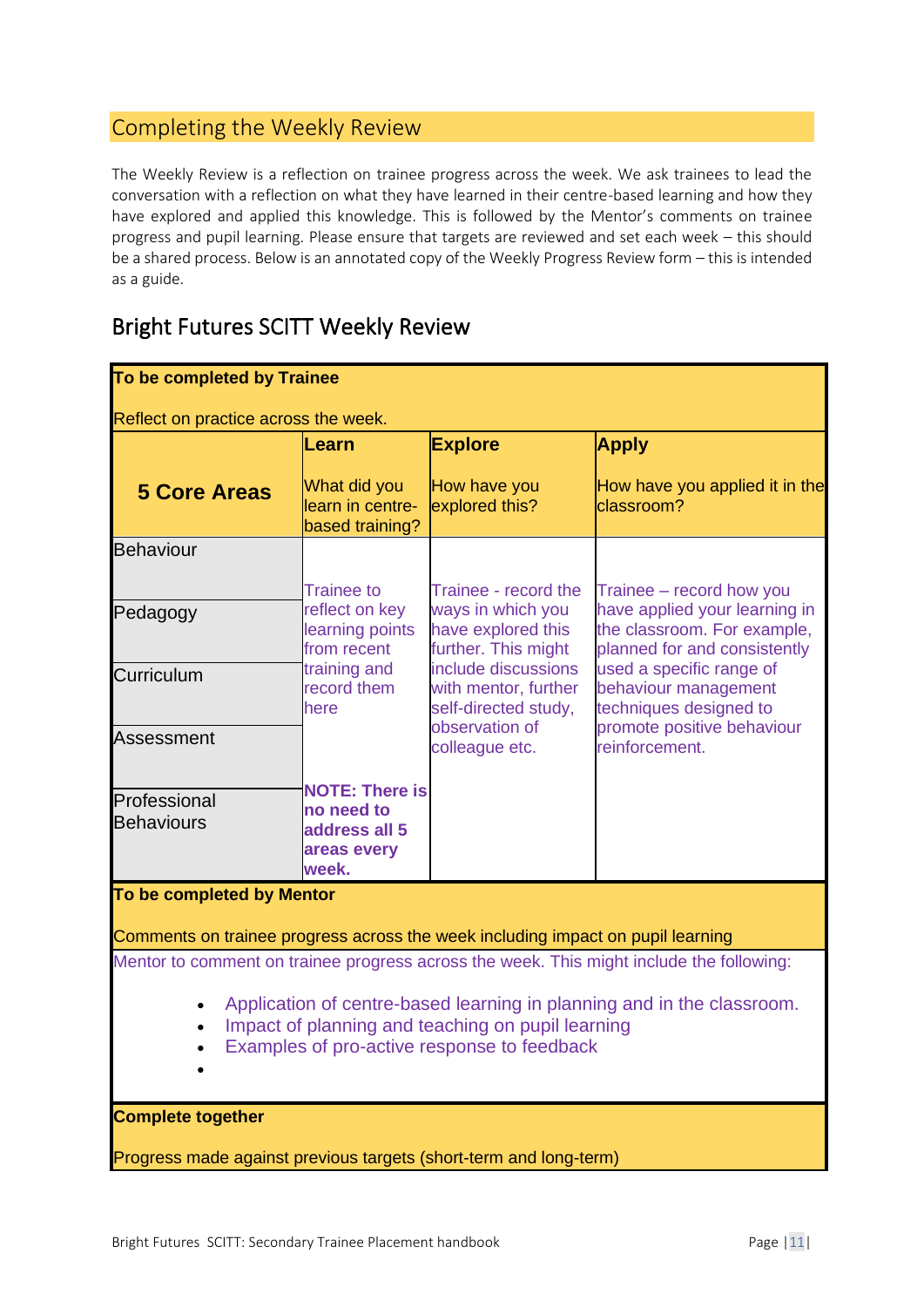It is important that reviewing progress against trainee targets is a shared process. Trainees should play an active part in reflecting on progress made as well as planning for further development.

| <b>Areas for development</b>                                                                                                                                                                                                                                    | Action<br>targets                                    | steps to |     | achieve         |
|-----------------------------------------------------------------------------------------------------------------------------------------------------------------------------------------------------------------------------------------------------------------|------------------------------------------------------|----------|-----|-----------------|
| Please set 2/3 SMART targets referenced to the 5 Core Areas                                                                                                                                                                                                     |                                                      |          |     |                 |
| Targets should be referenced against the 5 Core Areas to ensure Make sure<br>progress across the curriculum and also:<br><b>Specific</b><br>$\bullet$<br>Measurable<br>$\bullet$<br>Attainable<br>$\bullet$<br>Relevant<br>$\bullet$<br>Time-based<br>$\bullet$ | understands next steps<br>order to meet the targets. |          | the | trainee<br>- in |

#### Quality Assurance and Reporting

A trainee must meet all the Teachers' Standards at the end of the programme in order to be recommended for Qualified Teacher Status but the Teachers' Standards are no longer used as a developmental or assessment tool during the programme. We do ask you to review trainee's progress towards this at key assessment points. Please consider the point a trainee has reached on the programme when reviewing progress.

We use the following system to indicate whether a trainee is on track to meet the Teachers' Standards at the end of the programme:

| <b>Cause for Concern</b>    | On Track                    | Met                         |
|-----------------------------|-----------------------------|-----------------------------|
| This means that the trainee | Given the point the trainee | Some trainees may meet      |
| is not making progress even | has reached on the          | some of the Teachers'       |
| with support.               | programme, are they on      | Standards before the end of |
|                             | track to meet the Teachers  | the programme. However,     |
|                             | Standards by the end of the | this is not a requirement   |
|                             | programme?                  | until the end of the        |
|                             |                             | programme when trainees     |
|                             |                             | must meet all the standards |
|                             |                             | in order to gain QTS.       |

Please contact us if you have concerns about progress at any point. Our procedure for addressing concerns is included below in the Seeking Support section. A concern can be raised by either the trainee or the mentor team.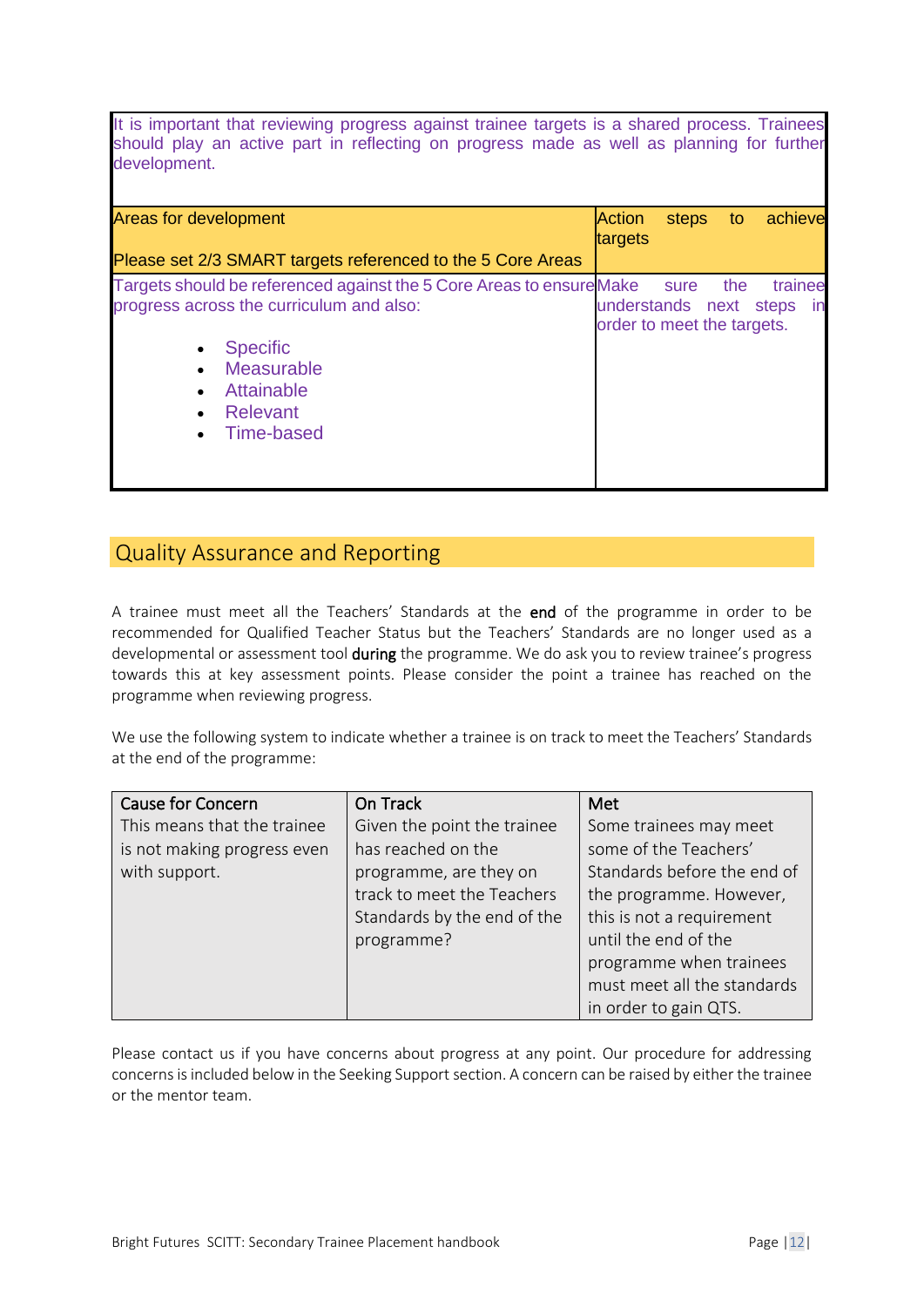## Key evaluation points:

| Secondary School Direct (fee paying) | Date:                                                                                                                           |
|--------------------------------------|---------------------------------------------------------------------------------------------------------------------------------|
| Interim report form                  | Week beginning 18 <sup>th</sup> October 2021                                                                                    |
| Summative report form                | Week beginning 6 <sup>th</sup> December 2021                                                                                    |
| Interim report form                  | Week beginning 7 <sup>th</sup> February 2022                                                                                    |
| Summative report form                | Week beginning 14 <sup>th</sup> March 2022                                                                                      |
| Interim report form                  | Week beginning 16 <sup>th</sup> May 2022                                                                                        |
| Summative report form                | Due by 13 <sup>th</sup> June 2022 this allows reports to be<br>collated before moderation                                       |
| Secondary Salaried routes            |                                                                                                                                 |
| Interim report form                  | Week beginning 18 <sup>th</sup> October 2021                                                                                    |
| Summative report form                | Week beginning 6 <sup>th</sup> December 2021                                                                                    |
| Interim report form                  | Week beginning 25 <sup>th</sup> January 2021<br>please note no summative report is needed given<br>the length of this placement |
| Interim report form                  | Week beginning 14 <sup>th</sup> March 2022                                                                                      |
| Interim report form                  | Week beginning 16 <sup>th</sup> May 2022                                                                                        |
| Summative report form                | Due by the 13 <sup>th</sup> June 2022 this allows reports to                                                                    |
|                                      |                                                                                                                                 |

Please note that at times and due to reasons out of our control there might be a need to make minor adjustments to the schedule above.

## Reporting Reminders

The SCITT Administrator will contact you in advance of the assessment date with a copy of the form. Please contact Christine Sorensen with any reporting queries. CSorensen@bright-futures.co.uk.

#### Interim Report

The interim report should take place at the midway point of the placement. This will be sent to your mentor by the SCITT Coordinator. The report should reflect progress at this time.

## Summative Report

At the end of each placement, trainees should complete their section of the summative report form, reflecting on their own progress against the Core Development Areas. The trainee section should be completed and sent to the mentor *one week* before the final mentor meeting allowing time for the mentor to complete his/her section.

All reports are reviewed and moderated. The final summative report is used to inform the trainee's recommendation for QTS and must indicate that a trainee has met all the Teachers' Standards. Any concerns regarding this must be flagged to the Course Lead in advance of the report submission.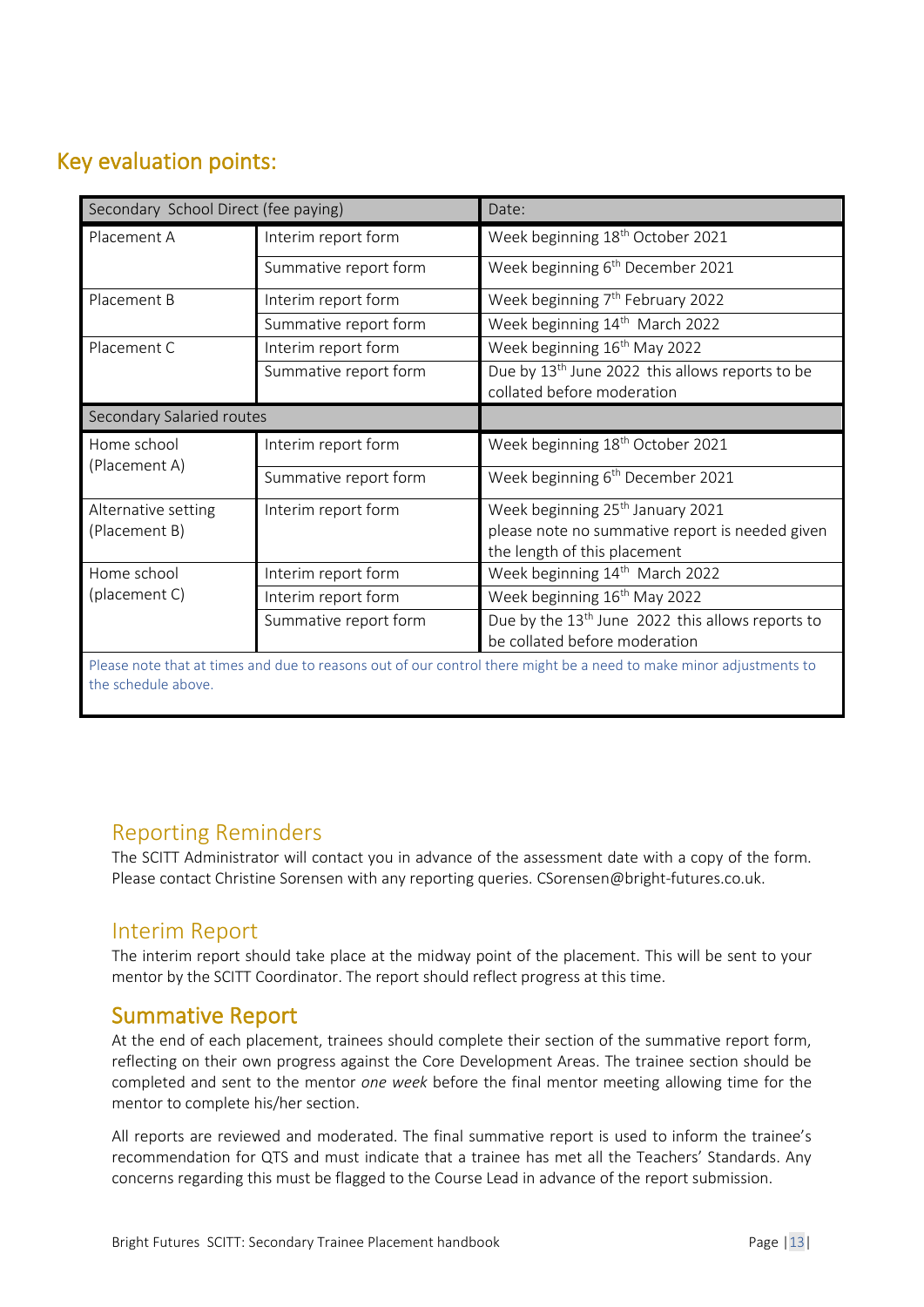## Collaborative Progress Reviews (CPR)

Collaborative Progress Reviews take place once during each placement. You will be contacted by the Course Lead or a colleague from an alliance school. A suitable time and date for your visit will be arranged with you and your mentor. The person carrying out your CPR visit will ask to observe a lesson and follow up with a discussion with mentor and trainee. You may be asked to have planning or other documents available for the visit. If this evidence is electronic, please arrange to make specific documents available. This visit is an opportunity to review your progress with you and your mentor and to ensure that your training needs are being met. It is not an assessment.

### Pupil Learning

In collaboration with your mentor, you are responsible for ensuring that pupils make progress as a result of your lessons. By setting intelligent objectives and making effective use of both formative and summative assessment, you should be able to demonstrate that you are making a significant contribution to the learning and understanding of the children in your class(es).

## Fundamental Maths and English

Trainees are expected to demonstrate proficiency in Fundamental Maths and English by the end of the SCITT course. You will have the opportunity to assess your fundamental skills and address any gaps you might identify. It is a requirement of accreditation that you are able to demonstrate proficiency in fundamental Maths and English in order to be recommended for Qualified Teacher Status.

#### Moderation interview

In the final weeks of the course, all trainees will undergo a moderation interview with a SCITT partner. The aim of this interview will be for trainees to demonstrate their understanding of the standards and for staff to moderate the judgements of mentors. Trainees will be given the opportunity to highlight the progress their pupils have made over the course of their training placements.

## External moderation

In addition to the above, a sample of trainees are chosen for an external moderation activity. External moderators are individuals from other teacher training organisations who monitor the judgements of the SCITT. This is usually done through the observation of teaching and scrutiny of trainee documentation.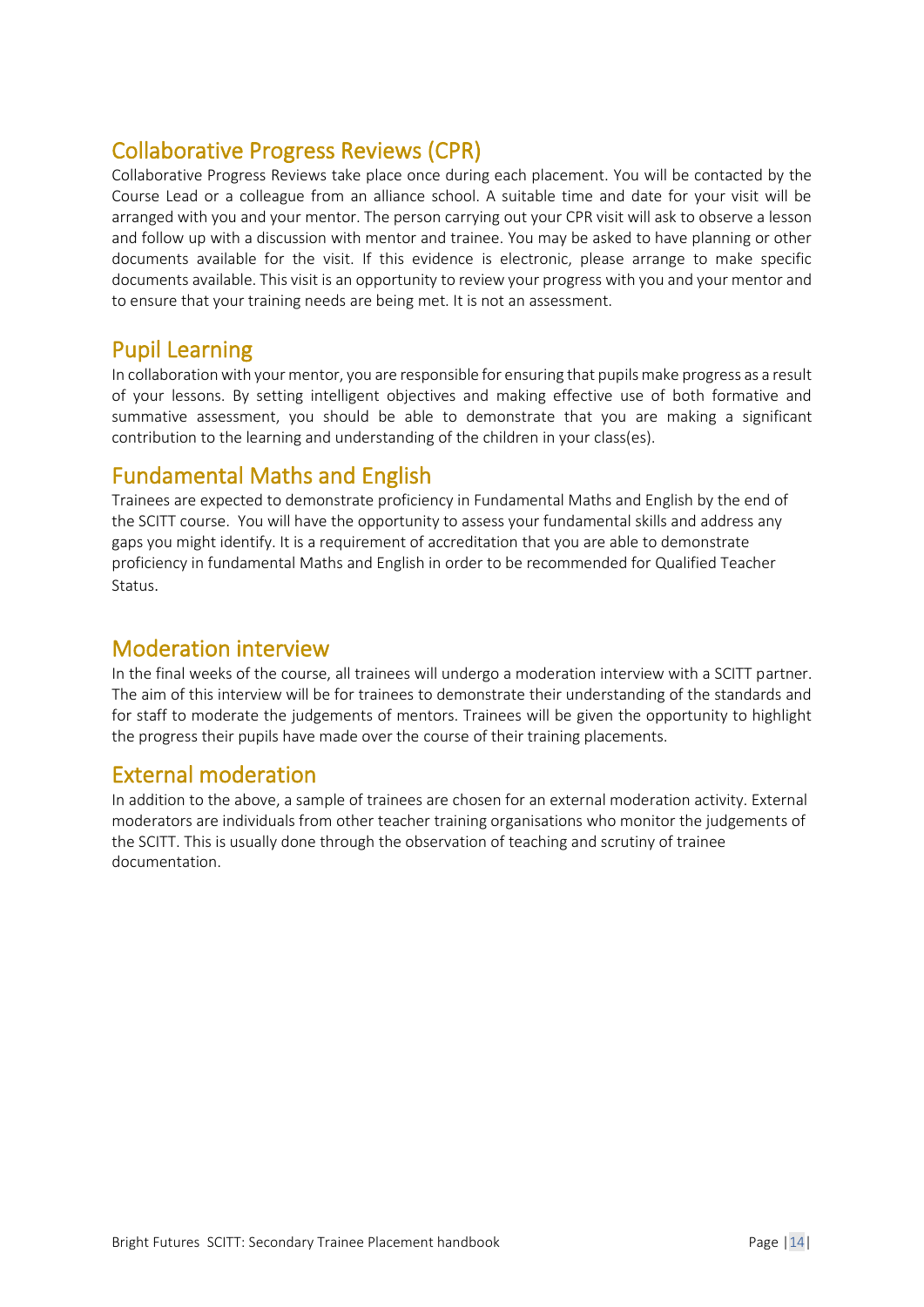## QTS evidence against the teachers' standards 2013

## Naturally Occurring Evidence

Trainee development is supported during the SCITT year through training, classroom experience, professional dialogue and self-reflection. Over the course of the programme, trainees will naturally acquire evidence of their development from a range of sources. Our approach to evidence gathering is designed to reduce workload and to be meaningful to the trainee. Here are a range of evidence types you are likely to gather:

| Lesson Plans                      | <b>Weekly Progress</b><br>Reviews*     | Subject knowledge and<br>curriculum<br>development/CPD |
|-----------------------------------|----------------------------------------|--------------------------------------------------------|
| Interim and Summative<br>Reports* | <b>Naturally Occurring</b><br>Evidence | Pupil tracking or<br>assessment                        |
| Reflective journal                | Examples of pupil work                 | Wider school<br>engagement                             |

\*You must retain copies of your Weekly Progress Reviews and Placement Reports.

## Reflective Practice The reflective journal

This is a personal journal to record your reflections for the duration of your SCITT year (and even beyond). Your reflections may include the following:

- Reflection on a specific lesson based on what you have taught
- Reflections of 'good' practice observed within the school
- Reflection on a 'critical' incident (positive or negative) and how the incident made you consider your teaching practice
- Teachers' standards you wish to reflect upon, (e.g. an effective behaviour strategy that you intend to use in your practice)
- Response to research/articles/school policies
- Reflection on pupil progress this could be a group of children, individual children, SEND and other targeted groups such as pupil premium as well as other support and intervention groups

#### Please note - whilst this journal is private, under GDPR all individuals should be anonymised.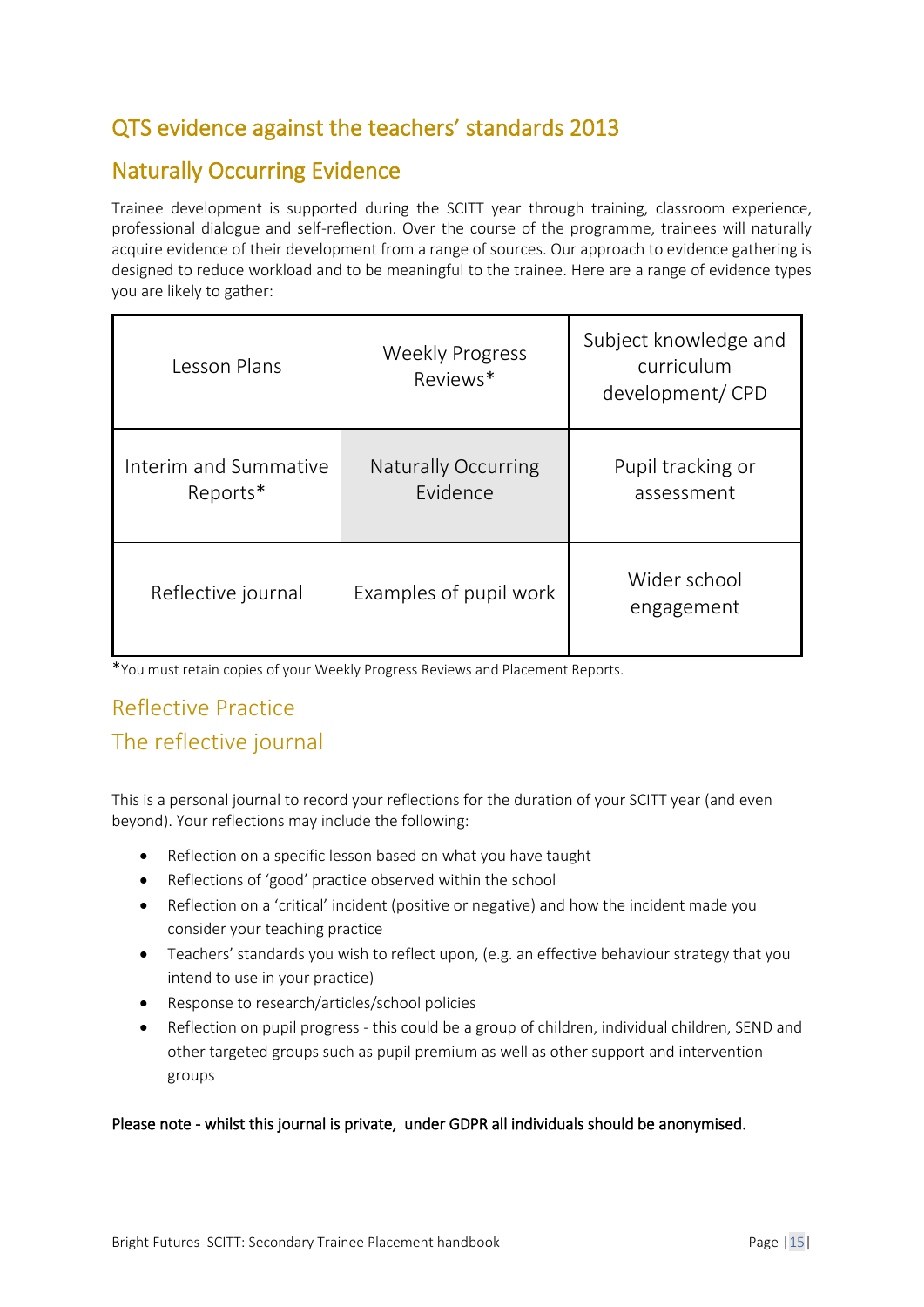## Safeguarding: The Prevent Duty

#### Information for Schools

Trainees will receive an introduction to Safeguarding and the Prevent duty prior to placement.

Please make sure that trainees are fully briefed about their school-based responsibilities as part of their induction to the school. Trainees should be given a copy of the following documents:

- The school's child protection policy
- The staff behaviour policy (sometimes called a code of conduct)
- Information about the role of the designated safeguarding lead
- A copy of Keeping Children Safe in Education

#### Information for Trainees

Please make sure that you have read and understood the safeguarding documentation provided to you by your placement school.

Make a note of the name and contact details of the Safeguarding Lead for your placement school.

If you have a safeguarding concern, you must inform the Safeguarding Lead immediately. Do not share your concern with anybody else. You do not have to decide whether your concern is significant; you just need to report it promptly and professionally.

All trainees should adhere to the school's policy regarding the use of photographic equipment and personal electronic devices. Trainees should also follow the school's Data Protection policy and General Data Policy Regulation (GDPR).

## E-safety and social media

As a professional in training, trainees need to be mindful of their 'footprint' on social media sites. This is necessary both to model professionalism to the schools supporting their placement training and to protect themselves from any personal repercussions which may hinder their future in the teaching profession. Trainees should familiarise themselves with the school e-safety code for their placement school.

## Understanding school practice

#### Induction

Every school is different and the SCITT programme is designed to support your induction into your placement school. Your mentor will support you in developing your understanding of how schools work and the teachers' standards (2013).

## Attendance

Attendance and punctuality are important indicators of professional values and practice. The DfE requires that trainees complete at least 120 teaching days in school during the SCITT course in order to gain QTS (qualified teacher status). All trainees are expected to achieve full attendance during professional placement and will be granted authorised absence from school only in exceptional circumstances. The SCITT Attendance Policy is available on Microsoft Teams.

#### Recording attendance

1. Please update the Attendance Tracker on Microsoft Teams at the end of each week. Absence must be recorded on the Attendance Tracker using absence codes.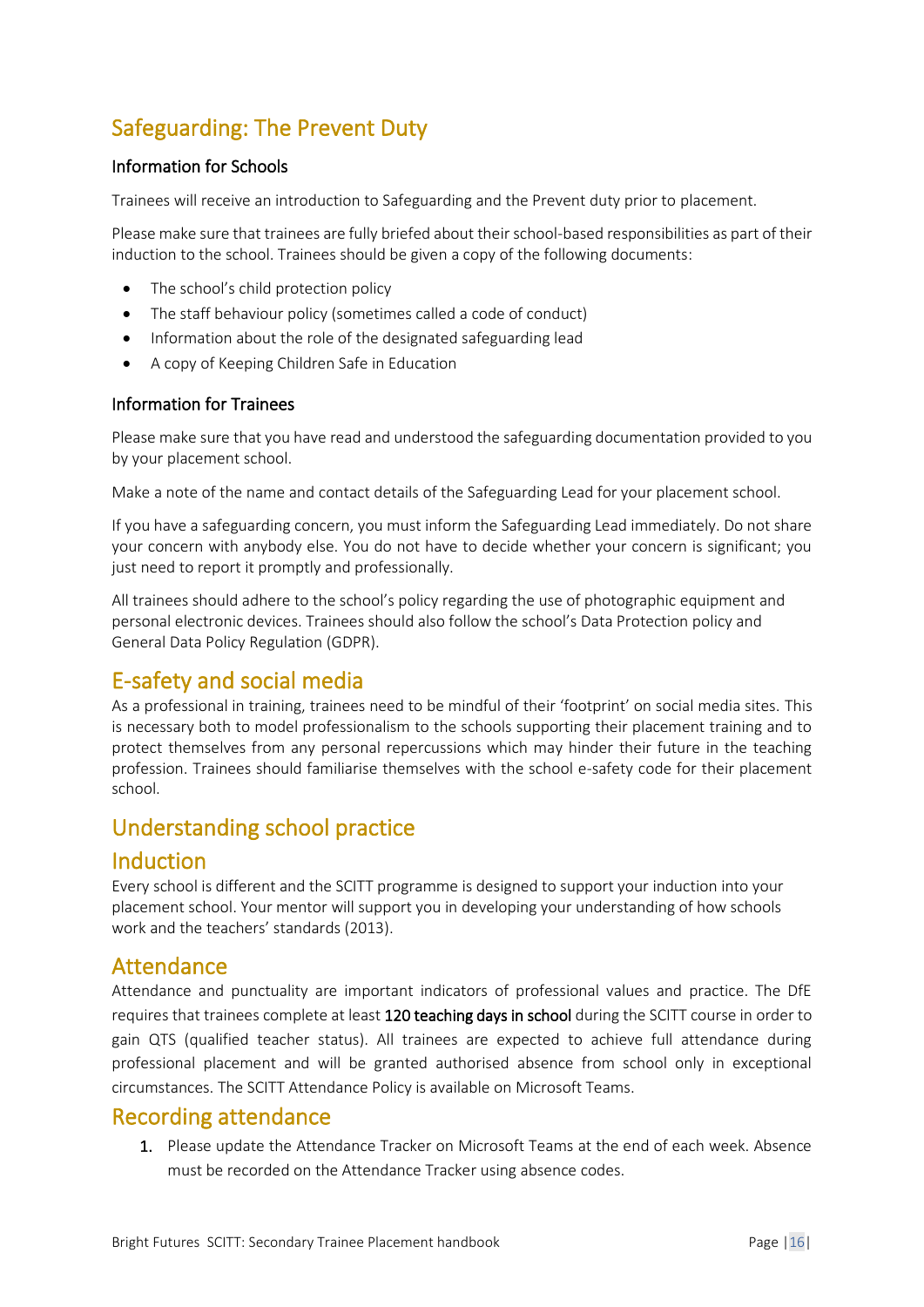- 2. Please maintain a paper Attendance Record during placement. This should be signed each week by your mentor and returned to Christine Sorensen [\(CSorensen@bright-futures.co.uk\)](mailto:CSorensen@bright-futures.co.uk) at the end of each placement.
- 3. For unexpected absence a trainee must inform the SCITT Manager and the Course Leader by 8.30am on each day of absence, and the School Professional Mentor by the time specified in the school attendance policy or 8.30am, whichever is the earlier. (Please adhere to your school's policy if it differs slightly from the above).

## Absence for interviews

Please note that attendance may include some time out of school for interviews. We would ask trainees to be mindful of reducing the time and the disruption caused to their classes as much as possible. Observation visits to schools prior to job applications or interview will not be counted as authorised absence and should be conducted after the end of a school day.

## Appropriate dress and behaviour

Trainees must present themselves in an appropriate and professional manner when on school placement. It is expected that trainees will treat pupils and colleagues with respect and dignity and will endeavour to make a positive contribution to the ethos of their placement school. Trainees should familiarise themselves with the school dress code for their placement school.

## Access and Logins

Thank you for welcoming our trainees to the school and for treating them as a member of staff.

- As trainees are DBS checked we ask that they have access to the school and classroom as if they were a member of staff.
- Trainees should be given an email address where possible together with access to shared drives, photocopying etc.
- Based on feedback from our trainees, we ask that you ensure that trainees are issued with an appropriate badge to wear on school premises. Preferably this badge should not distinguish them as a visitor or as a trainee teacher.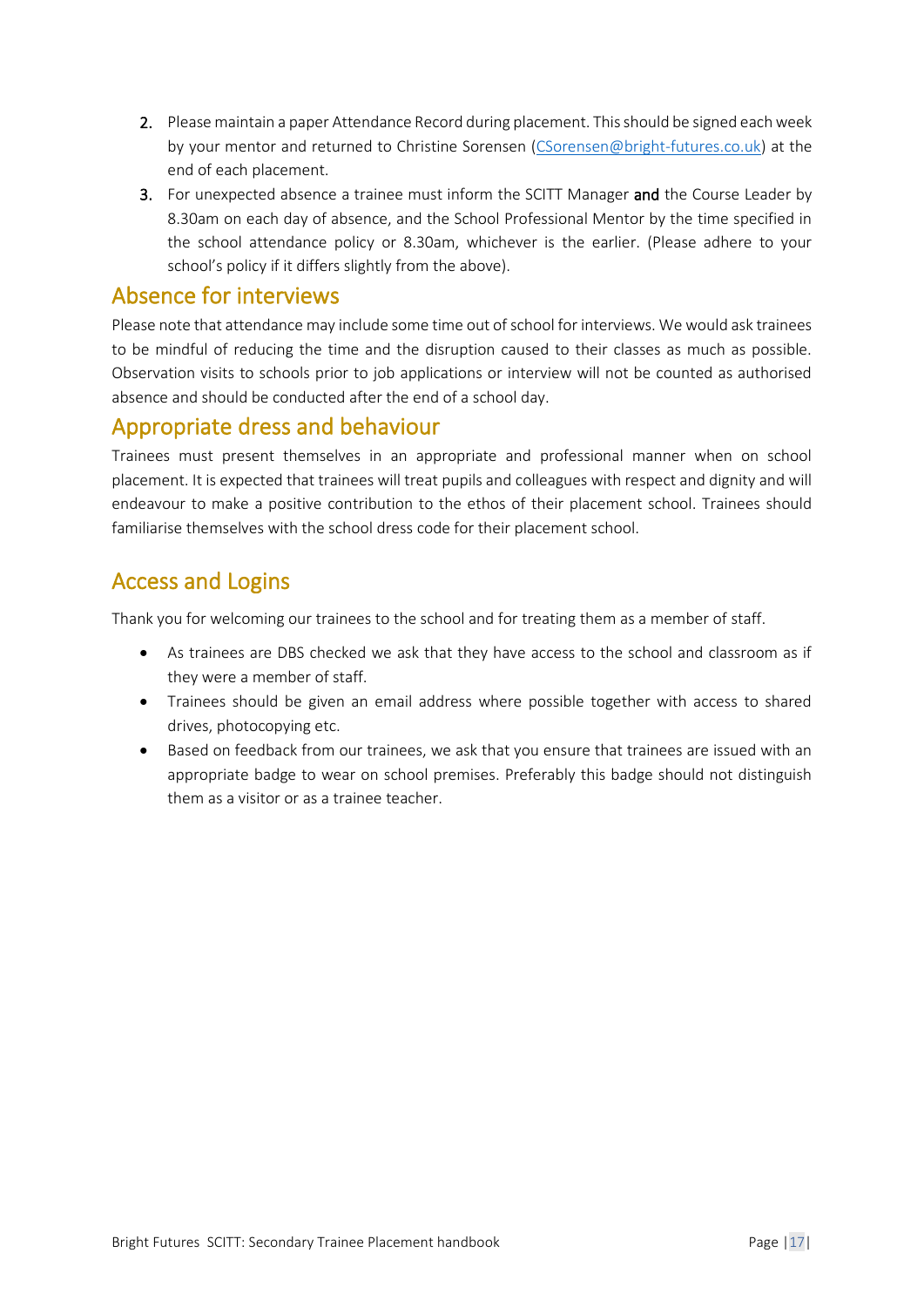## Mentor and trainee responsibilities

## Information for the Mentor in School

## Professional mentors

Each partner school will have a professional mentor, this is usually a senior teacher with experience of supporting ITE students. The professional mentor should manage the school's ITE programme and ensure the school fulfils its partnership responsibilities.

| The following is intended as a guide:                                                                                                                               |                          |
|---------------------------------------------------------------------------------------------------------------------------------------------------------------------|--------------------------|
| Professional Mentor responsibilities                                                                                                                                | <b>Tick</b><br>$\sqrt{}$ |
| School Induction                                                                                                                                                    |                          |
| To provide trainees with information about the school.<br>$\bullet$                                                                                                 |                          |
| To ensure that the trainees have an appropriate space in which to work when not teaching.<br>٠                                                                      |                          |
| To ensure that the trainees have access to school facilities such as ICT, photocopying and other<br>resources.                                                      |                          |
|                                                                                                                                                                     |                          |
| To help the trainee to understand how the school works formally and informally.<br>$\bullet$<br>To introduce the trainee to the ethos of the school and department. |                          |
|                                                                                                                                                                     |                          |
| Trainee Development                                                                                                                                                 |                          |
| To facilitate trainees' access to information and learning experiences to enable them to meet the                                                                   |                          |
| Teacher's Standards.                                                                                                                                                |                          |
| To ensure that the trainees have a structured programme of training on whole school issues during                                                                   |                          |
| their placement.                                                                                                                                                    |                          |
| <b>Mentoring Practice</b>                                                                                                                                           |                          |
| To designate a subject/class mentor to support the training.                                                                                                        |                          |
| To meet with the subject/class mentors on a regular basis.<br>$\bullet$                                                                                             |                          |
| To discuss the outcomes and monitor the quality of the weekly meetings between mentor and                                                                           |                          |
| trainee.                                                                                                                                                            |                          |
| To quality assure subject specific training through joint observations with the subject mentor.                                                                     |                          |
| Progress Concerns                                                                                                                                                   |                          |
| To communicate concerns regarding progress or professionalism to the SCITT Course Lead.                                                                             |                          |
| To implement a formal school action plan for any trainee in danger of failing to achieve the<br>$\bullet$                                                           |                          |
| teachers' standards at the end of the programme.                                                                                                                    |                          |
|                                                                                                                                                                     |                          |
| Reporting                                                                                                                                                           |                          |
| To co-ordinate the reviews of the trainees' progress and writing reports.                                                                                           |                          |
| To ratify the final evaluation the trainees.                                                                                                                        |                          |
| To ensure timely submission of reports.                                                                                                                             |                          |
|                                                                                                                                                                     |                          |
| Mentor Development                                                                                                                                                  |                          |
| To ensure attendance at mentor training and meetings with SCITT Course Lead.                                                                                        |                          |
| To evaluate the school's ITE provision at least once per year.                                                                                                      |                          |
| To co-ordinate the work of the subject/class mentor in school and ensure that they have access to                                                                   |                          |
| appropriate training and development.                                                                                                                               |                          |
|                                                                                                                                                                     |                          |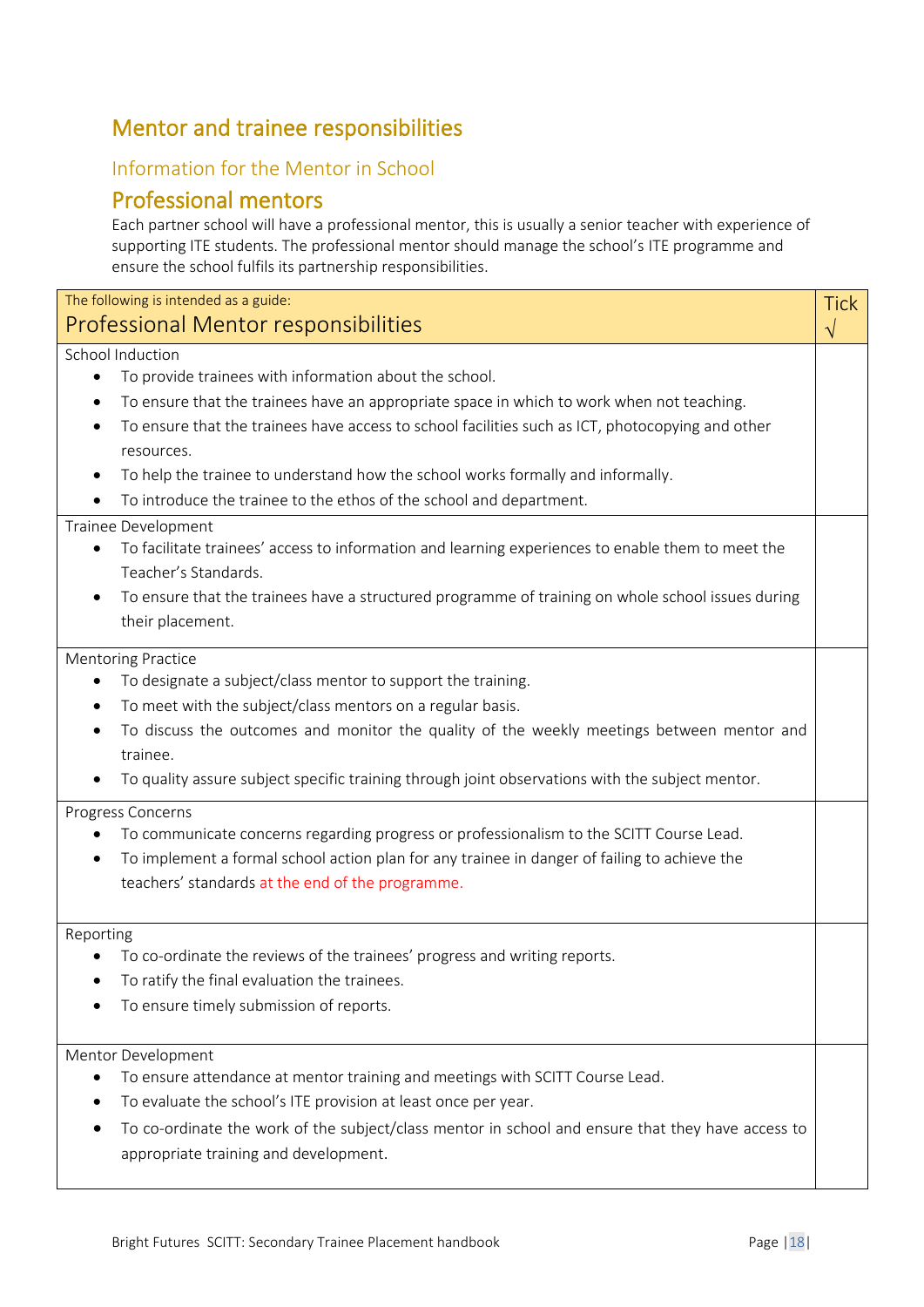## Subject mentors

The support you give our trainees is vital in ensuring that they are able to make excellent progress in their development as teachers. Trainees will begin each placement with a range of starting points in terms of experience and confidence. Please keep this in mind as you support their development.

Your trainee's progress *is under your direction* and you may choose a variety of approaches to support their training which may include joint teaching, joint planning, and observation of teachers in other classrooms as well as discussion of progress.

The expectation is that trainees will become increasingly independent as the SCITT year progresses. Trainee feedback is likely to develop into coaching over time.

| The following checklist is designed to help you fulfil this role.                                                                                                                                                                                                                                                                                                                                                                                                                                                         |  |
|---------------------------------------------------------------------------------------------------------------------------------------------------------------------------------------------------------------------------------------------------------------------------------------------------------------------------------------------------------------------------------------------------------------------------------------------------------------------------------------------------------------------------|--|
| The Mentor agrees to:                                                                                                                                                                                                                                                                                                                                                                                                                                                                                                     |  |
| Classroom Induction<br>To ensure that the trainee becomes familiar with:<br>systems of grouping within the class and school<br>٠<br>SEND including any intervention and personalised learning plans and pupils eligible for pupil premium<br>٠<br>approaches to behaviour management and discipline<br>٠<br>the roles of other adults in the classroom<br>any seating arrangements<br>use of ICT facilities<br>٠<br>homework<br>safeguarding<br>safety (first aid, evacuation)<br>e-safety<br>Child protection procedures |  |
| Weekly<br>To arrange the trainee's teaching timetable in accordance with the programme.<br>To monitor trainee attendance during the placement.<br>٠<br>To know the teaching standards and apply them to the trainee's every day practice.<br>٠<br>To observe trainee teaching both informally and formally.<br>To meet the trainee to discuss weekly progress.<br>٠<br>To review progress against weekly targets and set new ones based on trainee progress.                                                              |  |
| <b>Trainee Progress</b><br>To alert the SCITT Course Lead to concerns about the trainee's progress or professionalism.<br>To jointly review trainee progress (including observation and discussion) with the SCITT Course Lead or<br>a SCITT partner.<br>To work closely with the Professional Mentor and SCITT Lead to ensure consistency in the advice given<br>to the trainee.                                                                                                                                         |  |
| Planning<br>To advise the trainee on all aspects of lesson planning.<br>To support development of the trainee's planning skills and to encourage independent planning over<br>time.<br>To agree appropriate deadlines for the submission of planning.                                                                                                                                                                                                                                                                     |  |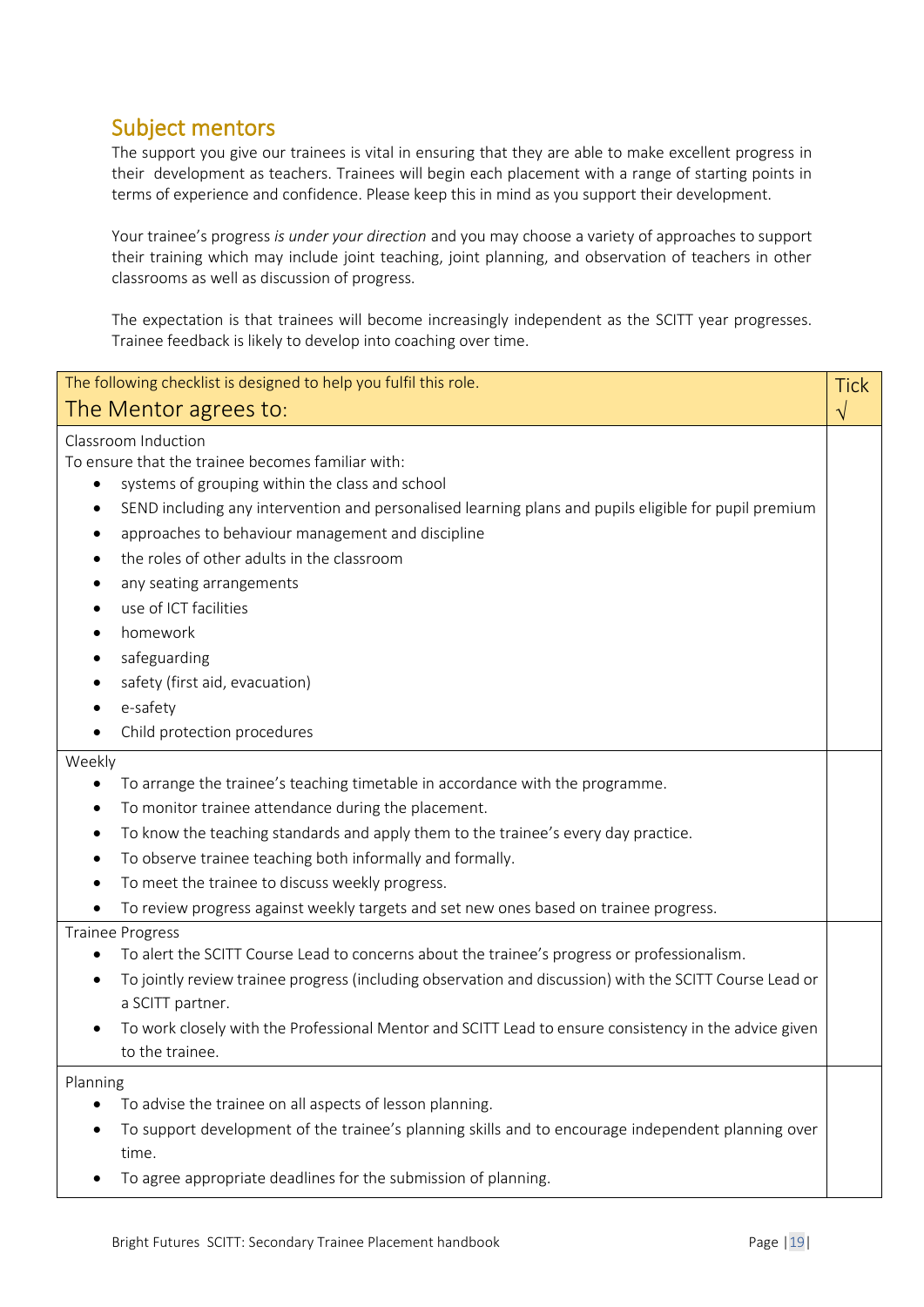Data and Assessment

- To train the trainee on how to use assessment data to inform planning for teaching and learning.
- To ensure the trainee has access to all data that is relevant to the classes in their timetable.
- To ensure that the trainee is familiar with school assessment practices and contributes to this process.

#### Subject Knowledge

- To support the trainee in developing their subject knowledge.
- To identify subject knowledge priorities for the trainee and alert the trainee to any CPD opportunities that will meet gaps, providing and directing the trainee to appropriate resources that will support the trainee's pedagogical understanding.
- To train the trainee in the use of ICT as a tool to enhance teaching and learning in their subject area.

#### Reflection on Progress and Reporting

- To complete all paperwork required by the SCITT programme.
- To arrange a weekly review meeting with the trainee.
- To liaise with the Professional Mentor to complete Interim and Summative Reports for the trainee.
- To submit reports in a timely manner.

#### Professional Development

- To attend mentor training provided by the SCITT.
- To alert the professional mentor to their own professional development needs.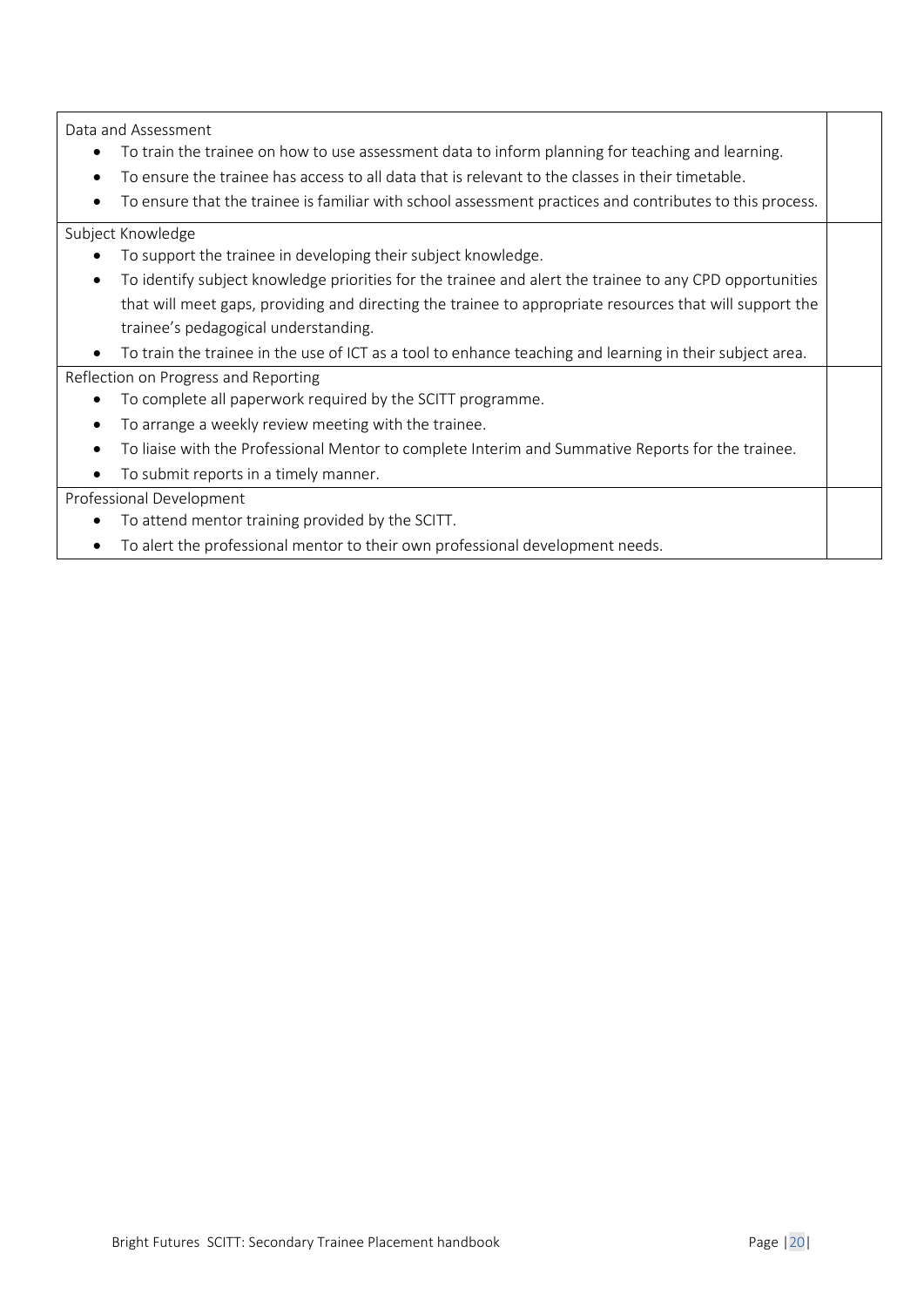## The role of the SCITT Secondary Lead

The Course Leader will oversee the training and placements for all trainees.

#### The Course leader will:

#### Trainee Development

- Oversee trainee development across the SCITT year including during placement.
- Work with mentors to ensure that training needs are met.
- Make trainees aware if the school or SCITT have concerns about their progress.

#### Intervention

- If a trainee or mentor has raised concerns about professionalism or progress, the Secondary Lead may visit the school. This visit could be a joint observation, discussion with trainee and/or mentor or trainee development session.
- A record will be made of actions carried out and targets will be set if appropriate.
- A follow up visit may be arranged if appropriate.

#### Partnership

- Communicate regularly with Class Mentors and Professional Mentors regarding trainee progress and professionalism.
- Work in collaboration with the Professional Mentor and Class Mentor to ensure that trainee experience on placement is conducive to development.
- Review trainee progress with the Class Mentor and/or Professional Mentor.
- Review and discuss Interim and Summative reports with the Class Mentor if necessary.
- Communicate effectively regarding placements.

#### Collaborative Progress Review

Once per placement, the Secondary Lead or a SCITT partner will carry out a Collaborative Progress Review. This will be a joint lesson observation with the subject mentor followed by a three-way 'triangular' discussion (course leader/mentor/trainee) to review progress and agree targets for development.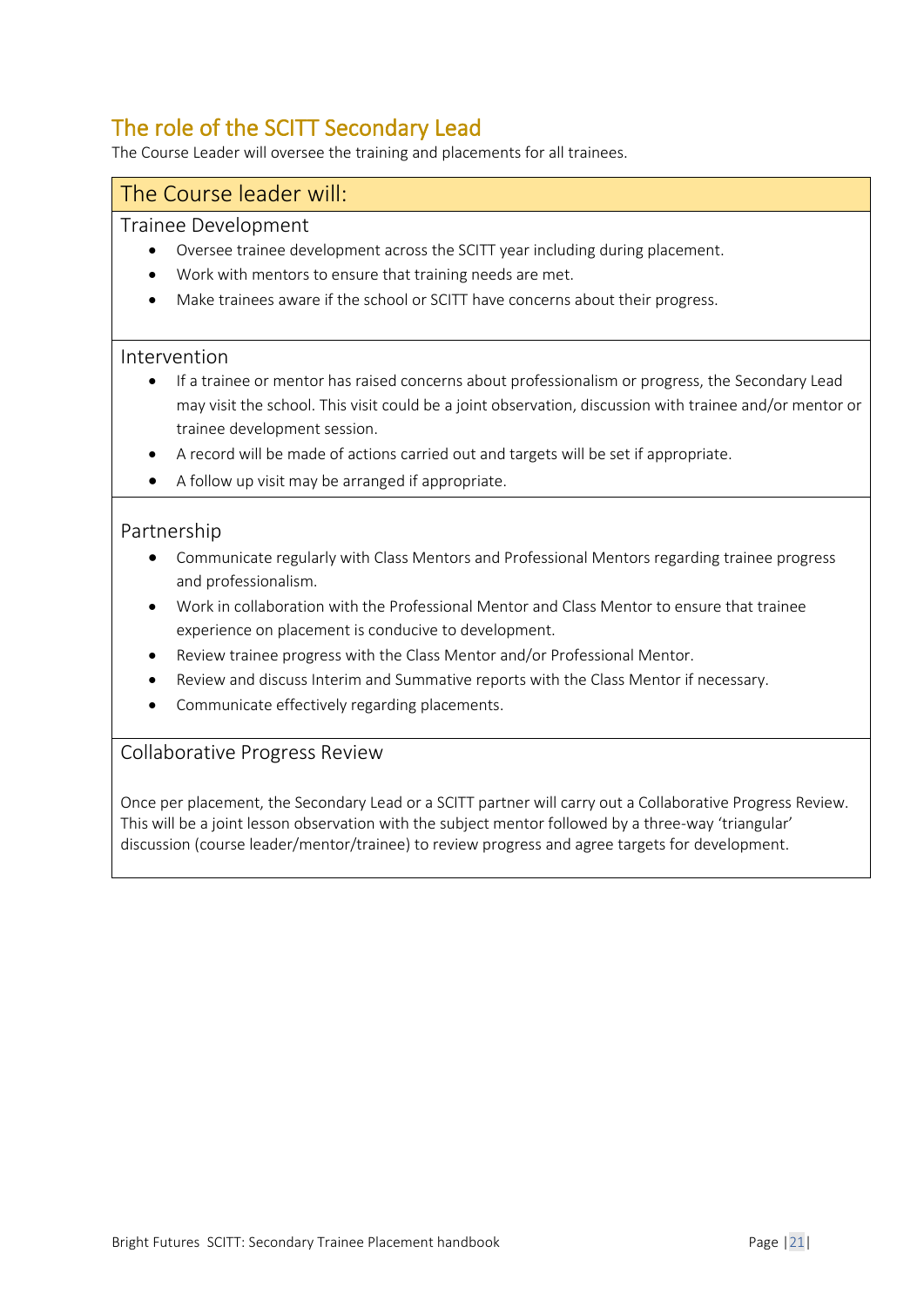## The role of the trainee

#### Trainees are expected to:

Trainees are encouraged to become part of the team in their placement school. Please familiarise yourself with the following requirements:

| The trainee agrees to:                                                                                                                                                                                                                                                                                                                                                                                                                                                                                                                                                                                                                                                                                                                                                                                                                                                                                                                                                                                                                                                                           | <b>Tick</b><br>V |
|--------------------------------------------------------------------------------------------------------------------------------------------------------------------------------------------------------------------------------------------------------------------------------------------------------------------------------------------------------------------------------------------------------------------------------------------------------------------------------------------------------------------------------------------------------------------------------------------------------------------------------------------------------------------------------------------------------------------------------------------------------------------------------------------------------------------------------------------------------------------------------------------------------------------------------------------------------------------------------------------------------------------------------------------------------------------------------------------------|------------------|
| Professionalism<br>Return any resources or materials belonging to the school at the end of their placement.<br>Set a good example to all pupils through their personal presentation and conduct, and through<br>$\bullet$<br>the standard of their spoken and written English.<br>Be punctual, arriving at school no later than 8.30 am and not leaving before 4.00pm except in<br>$\bullet$<br>rare circumstances as negotiated with the mentor.<br>Understand their pastoral responsibilities including the safeguarding, health and safety of all<br>$\bullet$<br>pupils. Manage any bullying or discrimination issues calmly.<br>Make themselves aware of school policies and procedures and, with the guidance of the school<br>$\bullet$<br>co-ordinator and mentor, apply them appropriately.<br>Carry out, in a professional manner, reasonable tasks as required by the head teacher,<br>$\bullet$<br>professional and subject mentor.<br>Plan and prepare allocated lessons in advance, in a time frame agreed with the mentor.<br>Adhere to the school marking and assessment policy. |                  |
| Wider School Life<br>Involve themselves in the general and corporate life of the school attending staff meetings and<br>school events when invited. Trainee teachers cannot legally take full responsibility for<br>playground supervision but will be expected to join a member of staff carrying out this duty two<br>or three times during each professional placement. The trainee's involvement in extra-curricular<br>activities is voluntary but such activity can be valuable and contribute to the standards of<br>professional values and practice.<br>Establish professional and effective relationships with school staff, parents and pupils and with<br>$\bullet$<br>other agencies involved with the education and welfare of the pupils.<br>Maintain confidentiality, exercising tact at all times and respecting the confidentiality of both<br>٠<br>children and teachers.<br>Be aware of the wider context of education and that learning takes place both in and out of<br>school                                                                                            |                  |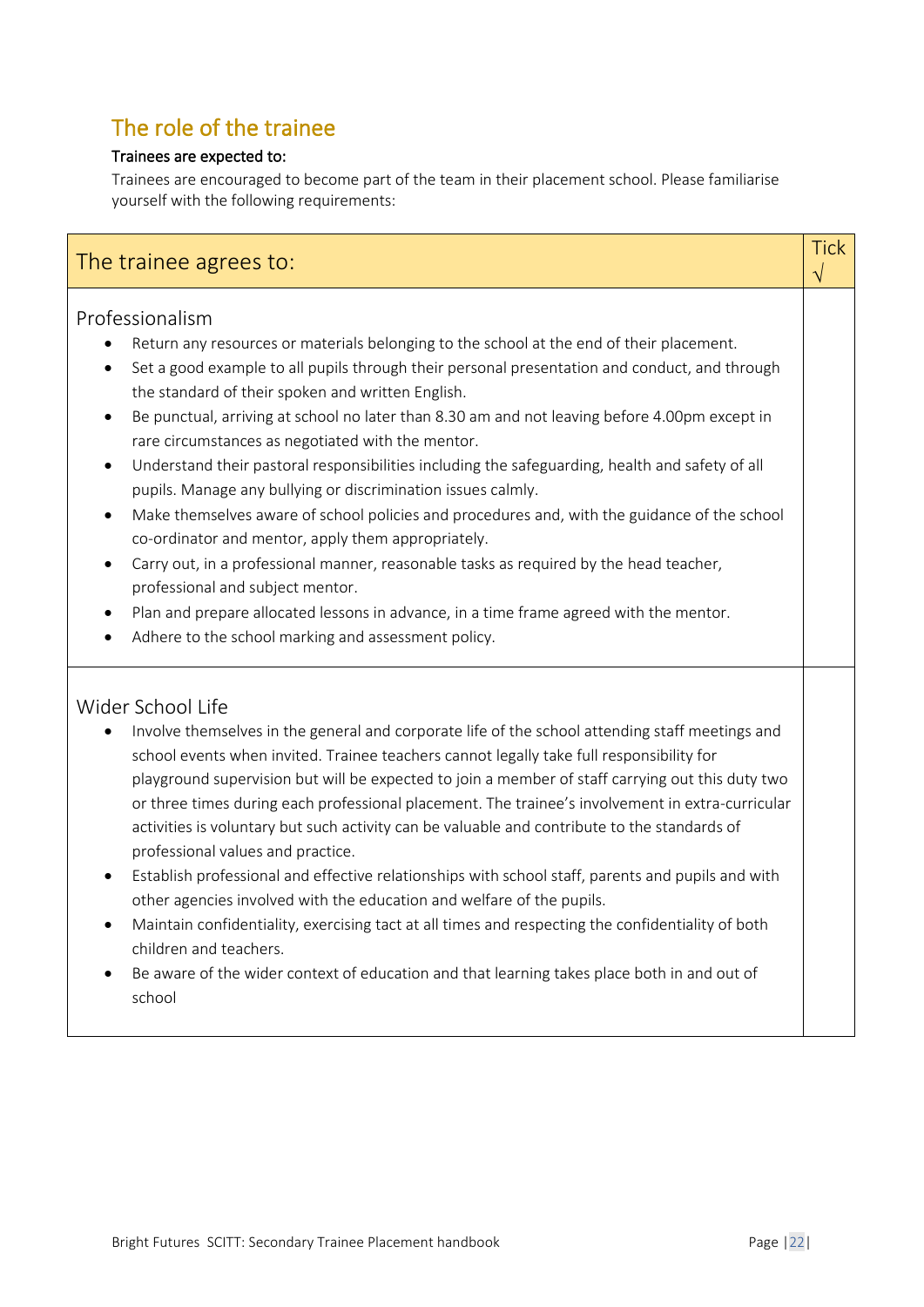#### Professional Development

- Retain weekly reviews, placement reports and planning, either digitally or in a file. *This should be made available to mentors or tutors on request.*
- Consistently reflect on practice including lessons, training and other experiences during the SCITT year.
- Listen to constructive advice and act upon it to the best of their ability.
- Take responsibility for their own professional development.
- Seek to further their experiences, set appropriate professional targets and evaluate their own performance honestly.
- Build the subject knowledge required to teach effectively within the National Curriculum 2014.

## Seeking support

We aim to conduct ourselves with fairness and integrity towards our trainees and partner schools. Our support procedure allows all partners (SCITT lead, mentors and trainee) to have a voice and to be treated fairly. A clear support procedure means that all partners are fully informed at each step of the process. We are committed to working in an inclusive way and treating all partners with respect.

|         | Stage 1                                                                                                                                                                                                                                                                                                                                      |
|---------|----------------------------------------------------------------------------------------------------------------------------------------------------------------------------------------------------------------------------------------------------------------------------------------------------------------------------------------------|
| Concern | Stage 1 is an informal stage in the support process<br>Concerns raised by Professional Mentor, Mentor or Trainee<br>Contact Secondary Lead at an early stage                                                                                                                                                                                 |
| Action  | Preliminary ONLINE meeting - Secondary Lead, Mentors and Trainee<br>Discuss concerns raised.<br>Agree SMART targets and identify action steps<br>Date set for review and observation to be carried out by Professional Mentor<br>All partners to agree to the expectation that action steps will be taken to address the<br>concerns raised. |
| Review  | Professional Mentor to observe lesson on agreed date, review targets and feed back to<br>Secondary Lead. If concerns are ongoing, Secondary Lead will initiate Stage 2.                                                                                                                                                                      |
|         | Stage 2                                                                                                                                                                                                                                                                                                                                      |
| Concern | Stage 2 is a formal stage in the support process<br>A formal support plan will be put in place in response to ongoing concerns not<br>addressed at Stage 1.                                                                                                                                                                                  |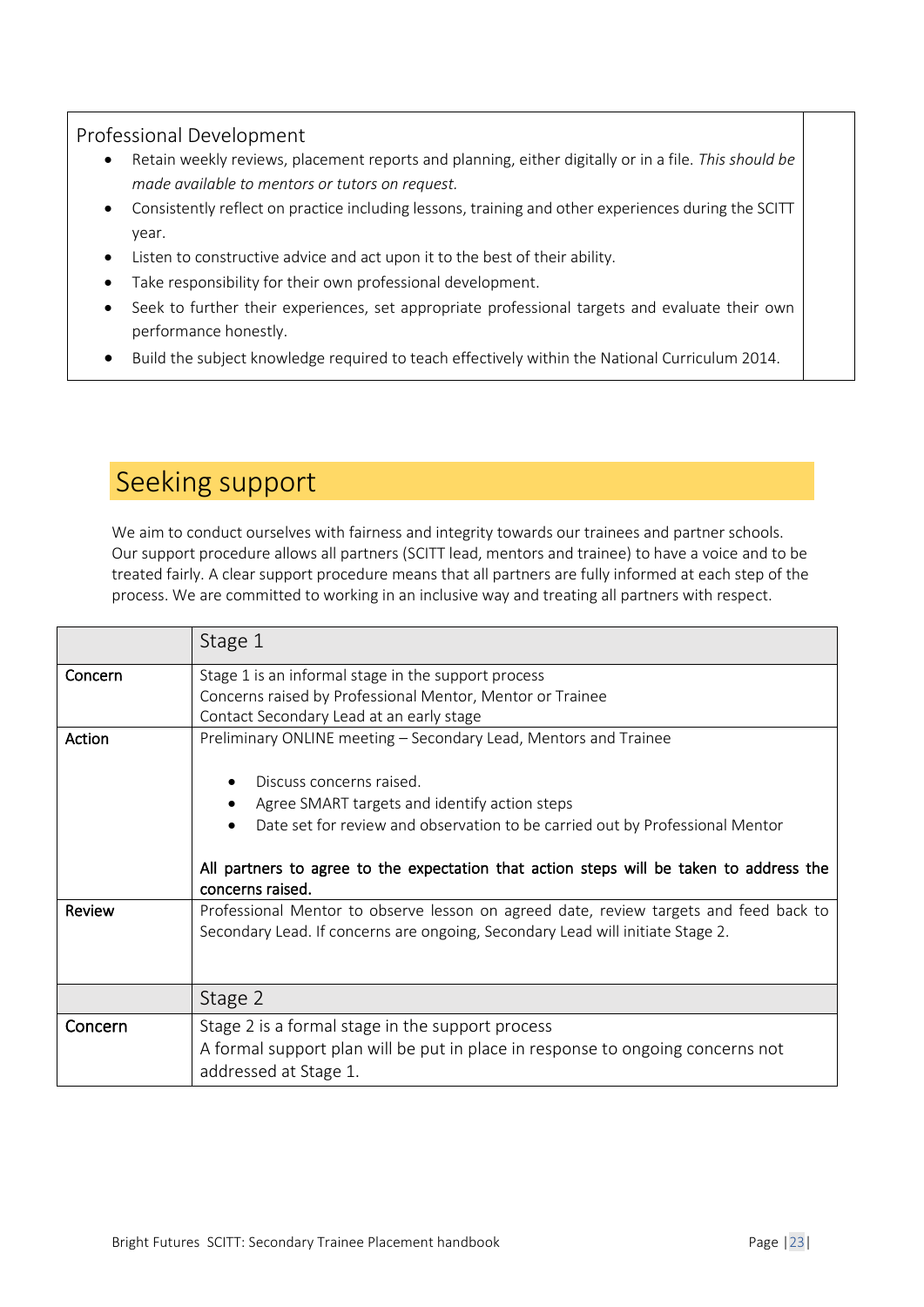| Action        | ONLINE meeting with Secondary Lead Trainee and Mentor team may also be present.<br>(Please note professional mentor might attend in place of the mentor)                                                                                                                                                                                                                                                 |
|---------------|----------------------------------------------------------------------------------------------------------------------------------------------------------------------------------------------------------------------------------------------------------------------------------------------------------------------------------------------------------------------------------------------------------|
|               | Identify appropriate support measures - might include additional training, planning<br>$\bullet$<br>support, adjusted workload etc.<br>Expectation set that additional support must result in progress<br>Plans put in place for additional support<br>SMART targets set with action steps<br>Review date set<br>Trainee to be made aware of next steps should support plan does not lead to<br>progress |
|               | All partners to view and sign the support plan.                                                                                                                                                                                                                                                                                                                                                          |
| Review        | Copy of support plan to be shared with mentor team and trainee and signed by all partners<br>and retained within the student record.                                                                                                                                                                                                                                                                     |
|               | Stage 3                                                                                                                                                                                                                                                                                                                                                                                                  |
| Action        | Secondary Lead to carry out observation<br>Review meeting to follow with trainee and mentor team.                                                                                                                                                                                                                                                                                                        |
| <b>Review</b> | Review lesson, actions, and targets<br>$\bullet$                                                                                                                                                                                                                                                                                                                                                         |
|               | Trainee must demonstrate that targets have been addressed and progress made in<br>$\bullet$<br>order to retain a place on the programme                                                                                                                                                                                                                                                                  |
| <b>Notes</b>  |                                                                                                                                                                                                                                                                                                                                                                                                          |
|               | 10 magazina di concertamente della magazina fundazione della magazina di controllere di magazina della magazin                                                                                                                                                                                                                                                                                           |

If targeted support does not result in progress, the trainee may be invited to a meeting with the SCITT Director to discuss their position.

## Other sources of support

## Placement issues

We like to be fully approachable at the Bright Futures SCITT. The following guide should help you to select the right person to contact should you have any questions or concerns. If you encounter an issue while on placement, please do the following.

- Check the SCITT Handbook
- Check FAQs on Teams
- Speak to your Subject/Class Mentor in the first instance and seek a resolution.
- For an issue that cannot be addressed with the Subject/Class Mentor, speak to your Professional Mentor who oversees trainee wellbeing in school.
- If the matter is not resolved, contact the Primary Lead who will support you in addressing the matter with your placement school.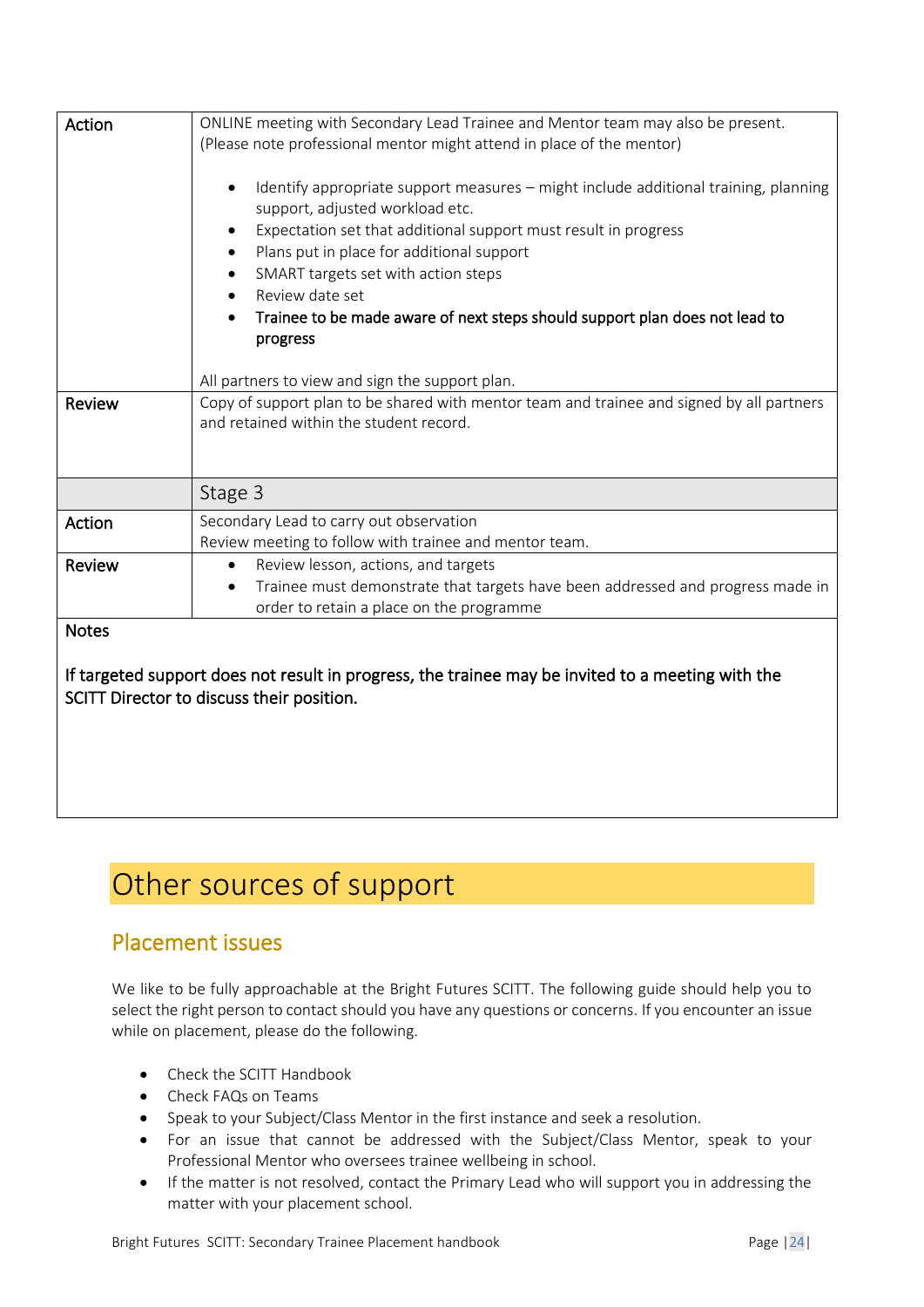Professional conversations can be challenging sometimes and we are happy to support you in developing this skill.

## Financial, medical or personal issues

If you encounter financial, medical or personal issues during your training year, please contact Hilary Langmead-Jones (HLangmead-Jones@bfet.uk) to discuss your concerns. You will then be referred to the right person to support you - Subject Lead, SCITT Director and/or an Occupational Health Advisor.

## Issues concerning reporting & evaluation arrangements

For queries regarding interim or summative reports or internal SCITT evaluations, please contact Christine Sorensen, SCITT Coordinator. [CSorensen@bright-futures.co.uk](mailto:CSorensen@bright-futures.co.uk)

## Post Graduate Certificate in Education (PGCE) (Fee-paying students) Introduction

The PGCE is delivered and awarded by the University of Manchester. Trainees will engage with 8 study/taught days over the academic year and the study/taught days will be held at the university. You will have access throughout the year to the university's resources and facilities.

The Alliance for Learning work closely with the University of Manchester to ensure that the training programme and PGCE work in harmony. From time to time, it may be necessary to share information between the two organisations. We will always seek your permission to do so.

The course is delivered face-to-face or online where necessary. Trainees will be supported through their assignments by on-line materials and University tutor input. The assessment framework consists of 4 course units:

#### Reflecting on professional practice (15 credits)

Aim: This Course unit aims to enable participants to critically reflect on and strengthen classroom practice through development of an enquiry approach.

Theoretical Study of: Frameworks for reflection, critical reading and writing.

Assessed through: A critical analysis and evaluation using a framework for reflection on professional learning.

Learning Outcomes: On successful completion of this course unit, participants will be able to:

- i. Critically evaluate their own professional development and position this within school priorities
- ii. Demonstrate effective evaluation of practice using critical thinking, engagement with relevant literature, data gathering, analysis and reflection
- iii. Demonstrate originality and self-direction in problem-solving and act autonomously in planning and implementing tasks of a professional nature

#### Teaching, Learning and Assessment (15 credits)

Aim: This Course unit aims to develop participants' understanding of a range of learning, teaching and assessment strategies which promote pupil progress in order that all pupils achieve their learning potential.

Theoretical Study of: How learners learn, teaching practices and assessment.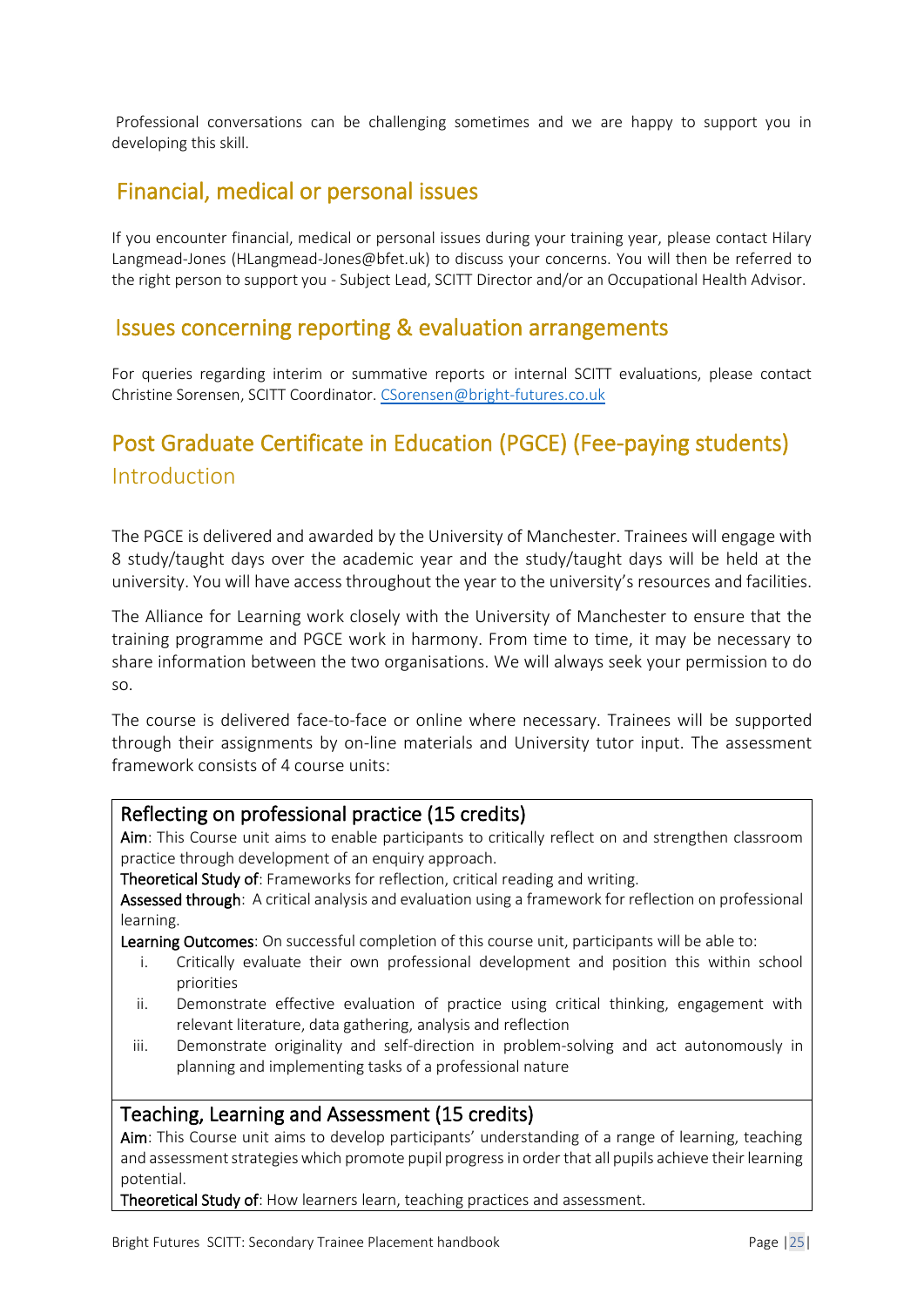Assessed through: An evaluative report on classroom practice in teaching, learning or assessment. Learning Outcomes: On successful completion of this course unit, participants will be able to:

- i. Demonstrate an in-depth understanding and critique of the changing socio-political and cultural context in which learning and teaching in educational settings and contexts occurs.
- ii. Apply a range of teaching and learning strategies and critically evaluate their effectiveness in context in relation to raising the achievement of children and young people.
- iii. Demonstrate critical engagement with key concepts in assessment and the application and evaluation of formative assessment methods.
- iv. Demonstrate self-direction and originality in problem-solving in relation to the Course unit content and act autonomously in planning and implementing change in their educational setting, taking account of current thinking and literature in related areas.

## Enquiry 1 (15 credits)

Aim: To examine the role and purpose of educational research in teaching and learning; To critically review research in practice (practitioner research) in the context of the school classroom; To understand what it means to conduct research in an ethical manner.

Theoretical Study of: Practitioner research.

Assessed through: Designing a research study into a participant designated educational theme. Learning Outcomes: On successful completion of this course unit, participants will be able to:

- i. Understand the nature and purpose of educational research
- ii. Understand the importance of a research question and its role as the origin of a research study
- iii. Carry out a literature research into a chosen topic
- iv. Understand the need for research ethics

#### Enquiry 2 (15 credits)

Aim: To critically review research in practice (practitioner research) in the context of the school classroom; to understand what it means to conduct research in an ethical manner.

Theoretical Study of: Practitioner research

Assessed through: Written report of a research study into a participant designated educational theme

Learning Outcomes: On successful completion of this course unit, participants will be able to:

- i. Carry out an appropriate research study
- ii. Structure and organise findings clearly and concisely
- iii. Critically evaluate the research, interpret the findings and relate the study to educational theory

## The Teachers' Standards (2013)

- The teachers' standards (DfE 2013) are the DfE designated standards for trainee teachers, newly qualified teachers (NQT) and main scale teachers in state schools.
- Evidence of meeting each one of these standards is necessary in order for a trainee to be awarded qualified teacher status (QTS) at the end of the course.

#### *As the same standards apply to teachers at various stages of their professional development, it is important to interpret them through a perspective that is appropriate to the stage of development*